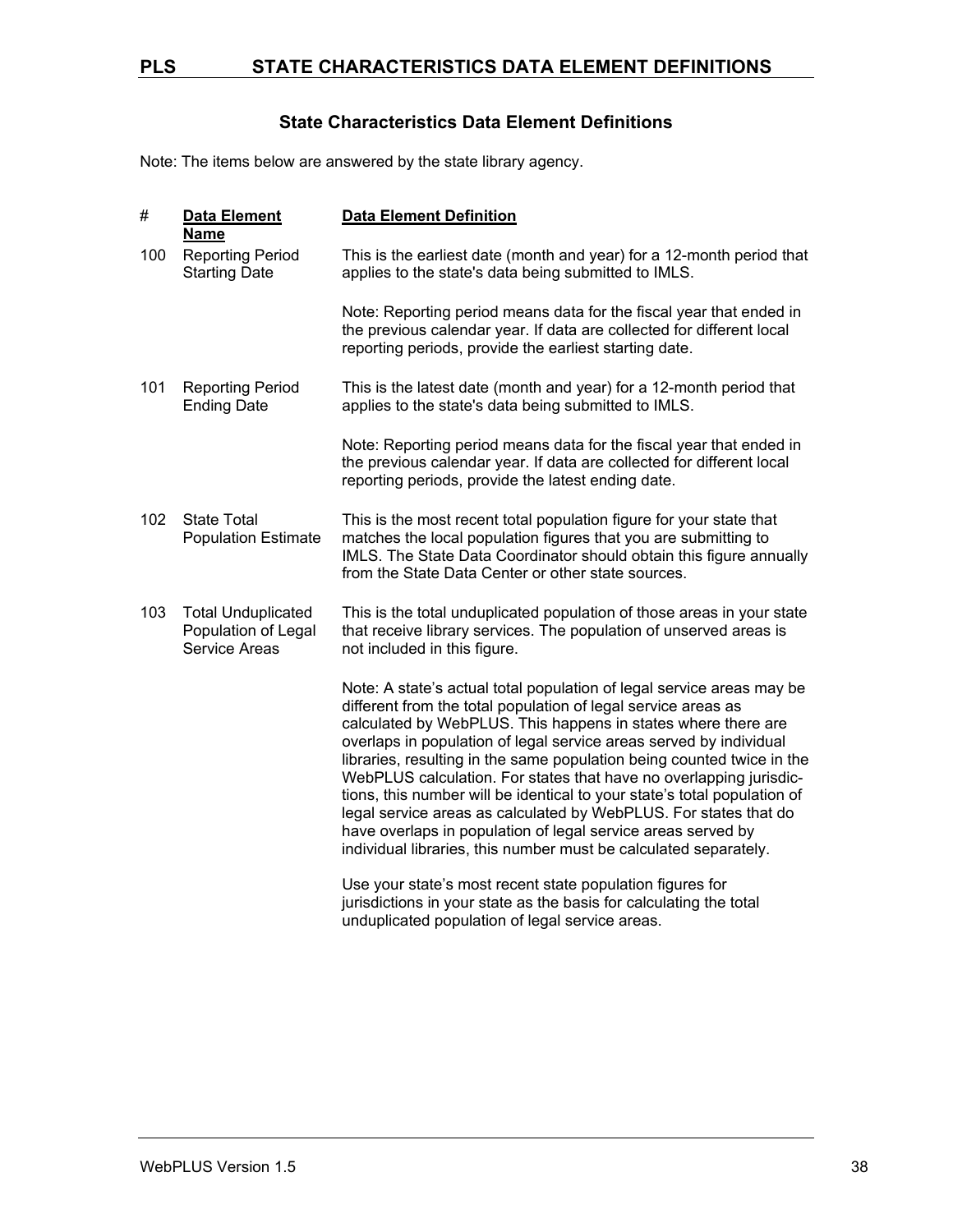### **Administrative Entity Data Element Definitions**

**Administrative Entity.** (This is not a WebPLUS Data Element.) This is the agency that is legally established under local or state law to provide public library service to the population of a local jurisdiction. The administrative entity may have a single outlet, or it may have more than one .<br>outlet.

| #                      | Data Element<br><b>Name</b>              | <b>Data Element Definition</b>                                                                                                                                                                                                                                                                                      |
|------------------------|------------------------------------------|---------------------------------------------------------------------------------------------------------------------------------------------------------------------------------------------------------------------------------------------------------------------------------------------------------------------|
| 150                    | <b>FSCS ID</b><br>(Automatic<br>Display) | This is the identification code assigned by WebPLUS to the<br>administrative entity.                                                                                                                                                                                                                                |
| 151                    | LIB ID                                   | This is the state-assigned identification code for the administrative<br>entity.                                                                                                                                                                                                                                    |
| 152                    | Name                                     | This is the legal name of the administrative entity.                                                                                                                                                                                                                                                                |
|                        |                                          | Note: Provide the name of the public library. Do not use acronyms. Do<br>not abbreviate the name unless it exceeds the WebPLUS field length<br>of 60 characters. Avoid abbreviations at the beginning of the name<br>and do not punctuate abbreviations. (See Standard Abbreviations for<br>WebPLUS in Appendix I.) |
|                        | <b>Street Address</b>                    |                                                                                                                                                                                                                                                                                                                     |
| 153                    | <b>Street Address</b>                    | This is the complete street address of the administrative entity.                                                                                                                                                                                                                                                   |
|                        |                                          | Note: Do not report a post office box or general delivery.                                                                                                                                                                                                                                                          |
| 154                    | City (of street<br>address)              | This is the city or town in which the administrative entity is located.                                                                                                                                                                                                                                             |
| 155                    | ZIP Code (of<br>street address)          | This is the standard five-digit postal zip code for the street address of<br>the administrative entity.                                                                                                                                                                                                             |
| 156                    | ZIP+4 (of street<br>address)             | This is the four-digit postal ZIP code extension for the street address<br>of the administrative entity.                                                                                                                                                                                                            |
| <b>Mailing Address</b> |                                          |                                                                                                                                                                                                                                                                                                                     |
| 157                    | <b>Mailing Address</b>                   | This is the mailing address of the administrative entity.                                                                                                                                                                                                                                                           |
| 158                    | City (of mailing<br>address)             | This is the city or town of the mailing address for the administrative<br>entity.                                                                                                                                                                                                                                   |
| 159                    | ZIP Code (of<br>mailing address)         | This is the standard five-digit postal ZIP code for the mailing address<br>of the administrative entity.                                                                                                                                                                                                            |
| 160                    | ZIP+4 (of mailing<br>address)            | This is the four-digit postal ZIP code extension for the mailing address<br>of the administrative entity.                                                                                                                                                                                                           |
| 161                    | County of the<br>Entity                  | This is the county in which the headquarters of the administrative<br>entity is physically located.                                                                                                                                                                                                                 |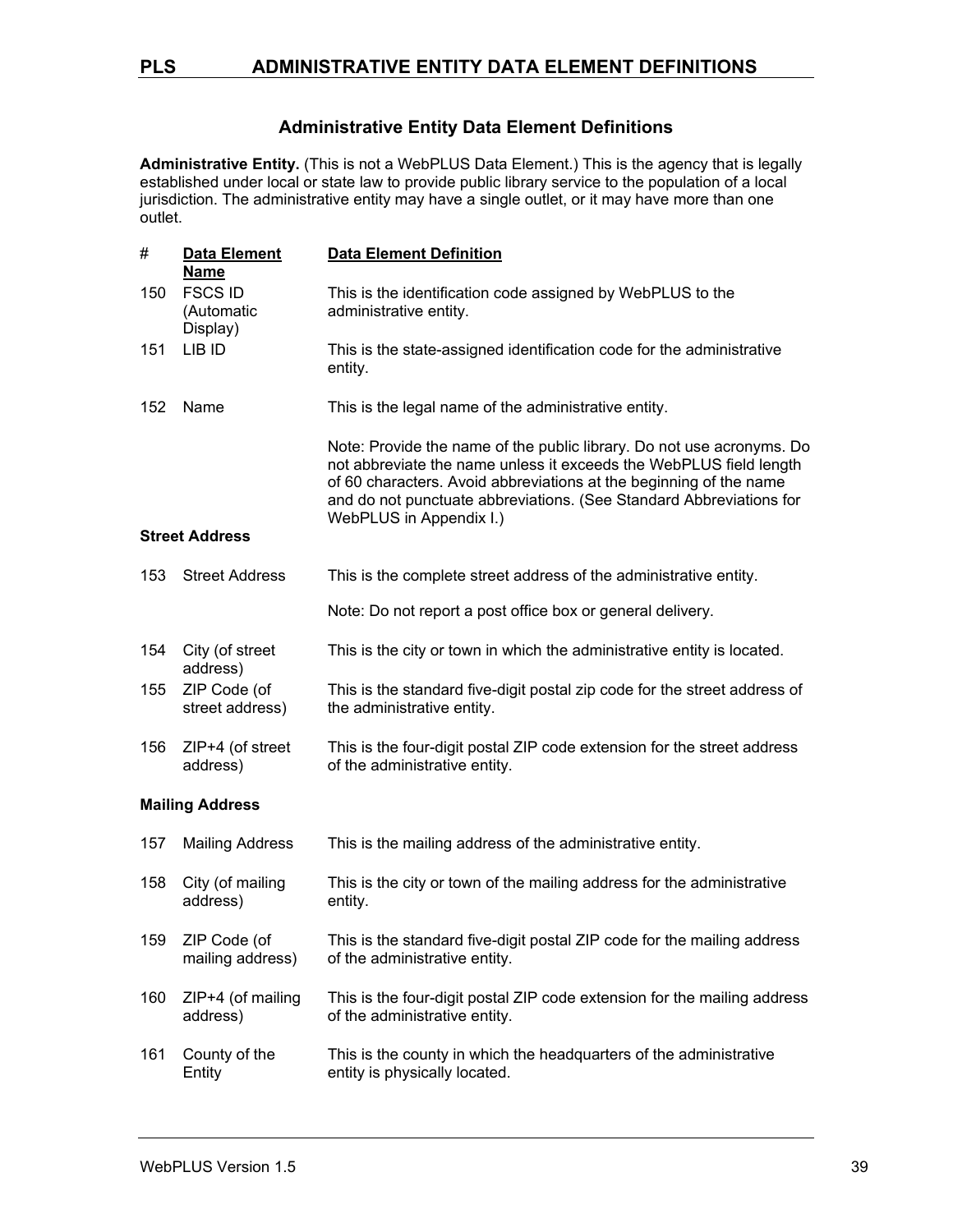| 162 | Phone                    | This is the telephone number of the administrative entity, including<br>area code.<br>Note: Report telephone number without spacing or punctuation. If the<br>Administrative Entity has no phone, enter "-3" (for Not Applicable).                                                                                                                                                                                                                                                                                                                                                                                                        |
|-----|--------------------------|-------------------------------------------------------------------------------------------------------------------------------------------------------------------------------------------------------------------------------------------------------------------------------------------------------------------------------------------------------------------------------------------------------------------------------------------------------------------------------------------------------------------------------------------------------------------------------------------------------------------------------------------|
| 163 | <b>Web Address</b>       | This is the Web address of the administrative entity.<br>http://                                                                                                                                                                                                                                                                                                                                                                                                                                                                                                                                                                          |
|     |                          | Note: If the Administrative Entity has no web address, enter "-3" (for<br>Not Applicable).                                                                                                                                                                                                                                                                                                                                                                                                                                                                                                                                                |
| 200 | Interlibrary             | Select one of the following:                                                                                                                                                                                                                                                                                                                                                                                                                                                                                                                                                                                                              |
|     | <b>Relationship Code</b> | HQ—Headquarters of a Federation or Cooperative. The library or<br>entity that provides the physical space and staff who manage,<br>coordinate, or administer the programs of the federation or<br>cooperative.                                                                                                                                                                                                                                                                                                                                                                                                                            |
|     |                          | Note: Agencies that serve other libraries rather than the public should<br>not be reported to FSCS.                                                                                                                                                                                                                                                                                                                                                                                                                                                                                                                                       |
|     |                          | ME-Member of a Federation or Cooperative. An autonomous library<br>joined by formal or informal agreement(s) with (a) other autonomous<br>libraries in the same state to perform various services cooperatively,<br>such as resource sharing, communications, etc., and (b) libraries that<br>are part of national, multi-state or statewide library federations or<br>cooperatives. (Do not include OCLC.) Do not include multiple-outlet<br>administrative entities (e.g., libraries with branches and that have the<br>word "system" in their legal name) if the entity does not have an<br>agreement with another autonomous library. |
|     |                          | NO-Not a Member of a Federation or Cooperative.                                                                                                                                                                                                                                                                                                                                                                                                                                                                                                                                                                                           |
| 201 | Legal Basis Code         | The legal basis is the type of local government structure within which<br>the entity functions. It reflects the state or local law, which authorizes<br>the library.                                                                                                                                                                                                                                                                                                                                                                                                                                                                      |
|     |                          | Select one of the following:                                                                                                                                                                                                                                                                                                                                                                                                                                                                                                                                                                                                              |
|     |                          | CC—City/County. A multi-jurisdictional entity that is operated jointly by<br>a county and a city.                                                                                                                                                                                                                                                                                                                                                                                                                                                                                                                                         |
|     |                          | CI-Municipal Government (city, town or village). A municipal<br>government is an organized local government authorized in a state's<br>constitution and statutes and established to provide general<br>government for a specific concentration of population in a defined<br>area.                                                                                                                                                                                                                                                                                                                                                        |
|     |                          | CO-County/Parish. An organized local government authorized in a<br>state's constitution and statutes and established to provide general<br>government.                                                                                                                                                                                                                                                                                                                                                                                                                                                                                    |
|     |                          | LD-Library District. A library district is a local entity other than a<br>county, municipality, township, or school district that is authorized by                                                                                                                                                                                                                                                                                                                                                                                                                                                                                        |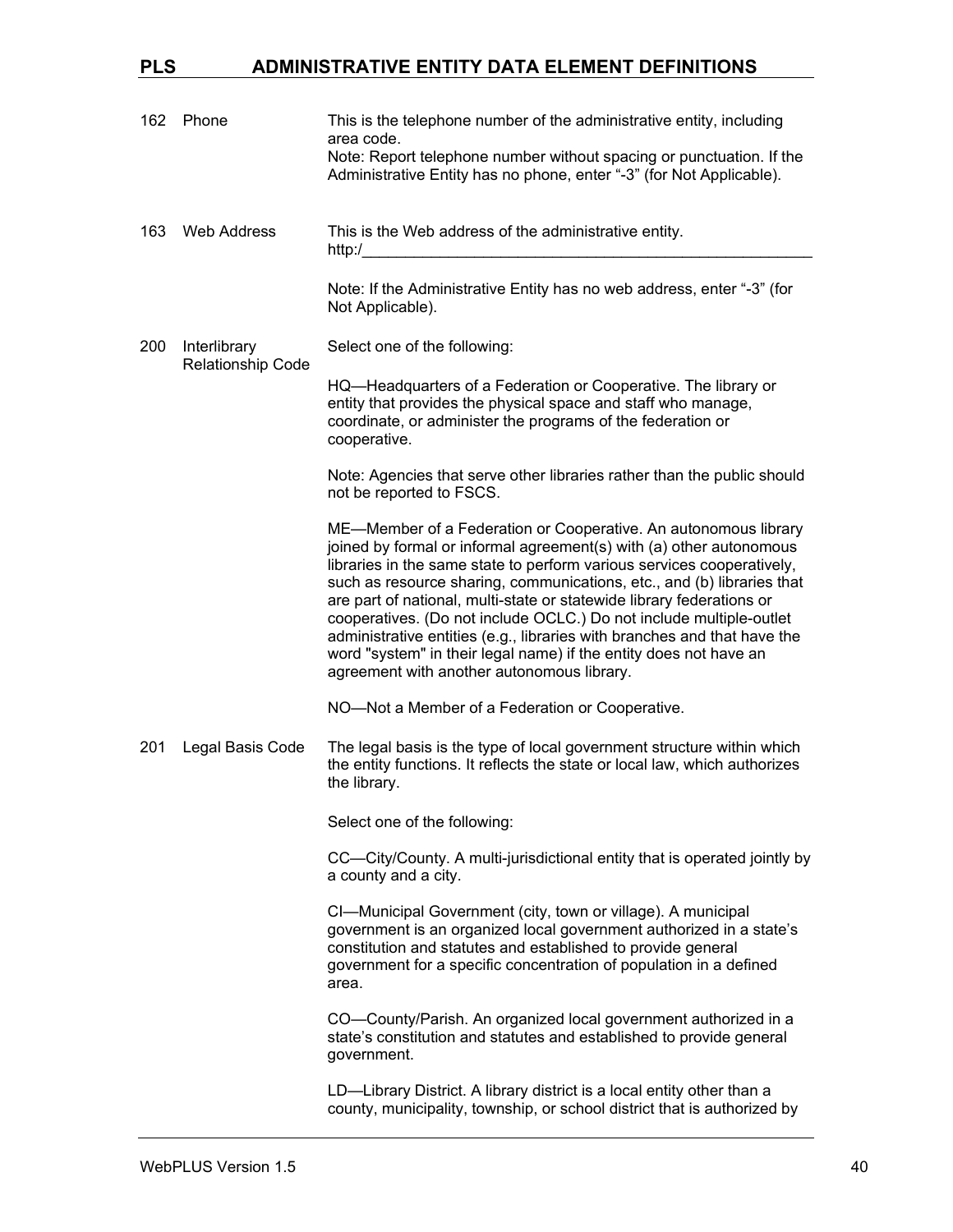state law to establish and operate a public library as defined by FSCS. It has sufficient administrative and fiscal autonomy to qualify as a separate government. Fiscal autonomy requires support from local taxation dedicated to library purposes (e.g., a library tax). MJ—Multi-jurisdictional. An entity operated jointly by two or more units of local government under an intergovernmental agreement which creates a jointly appointed board or similar means of joint governance; to be distinguished from a library which contracts to serve other jurisdictions and from special library districts.

Note: Please put city/county combinations under 'CC', rather than under Multi-jurisdictional.

NL—Native American Tribal Government. An organized local government authorized and established to provide general government to residents of a Native American reservation.

Note: Include native Alaskan villages in this category.

NP—Non-profit Association or Agency. An entity privately controlled but meeting the statutory definition of a public library in a given state; includes association libraries.

SD—School District. An organized local entity providing public elementary, secondary, and/or higher education which, under state law, has sufficient administrative and fiscal autonomy to qualify as a separate government. Excludes "dependent public school systems" of county, municipal, township, or state governments.

- OT—Other.
- 202 Administrative Structure Code This code identifies an autonomous library entity (administrative entity) that has its own governance and funding.

An administrative entity is the agency that is legally established under local or state law to provide public library service to the population of a local jurisdiction. The administrative entity may have a single outlet, or it may have more than one outlet.

Select one of the following:

MA—Administrative Entity with Multiple Direct Service Outlets where Administrative Offices are separate. An administrative entity that serves the public directly with two or more service outlets, including some combination of one central library, branch(es), bookmobile(s), and/or books-bymail only. The administrative offices are separate from the direct service outlets and do not provide direct library services.

MO—Administrative Entity with Multiple Direct Service Outlets where Administrative Offices are Not Separate. An administrative entity that serves the public directly with two or more service outlets, including some combination of one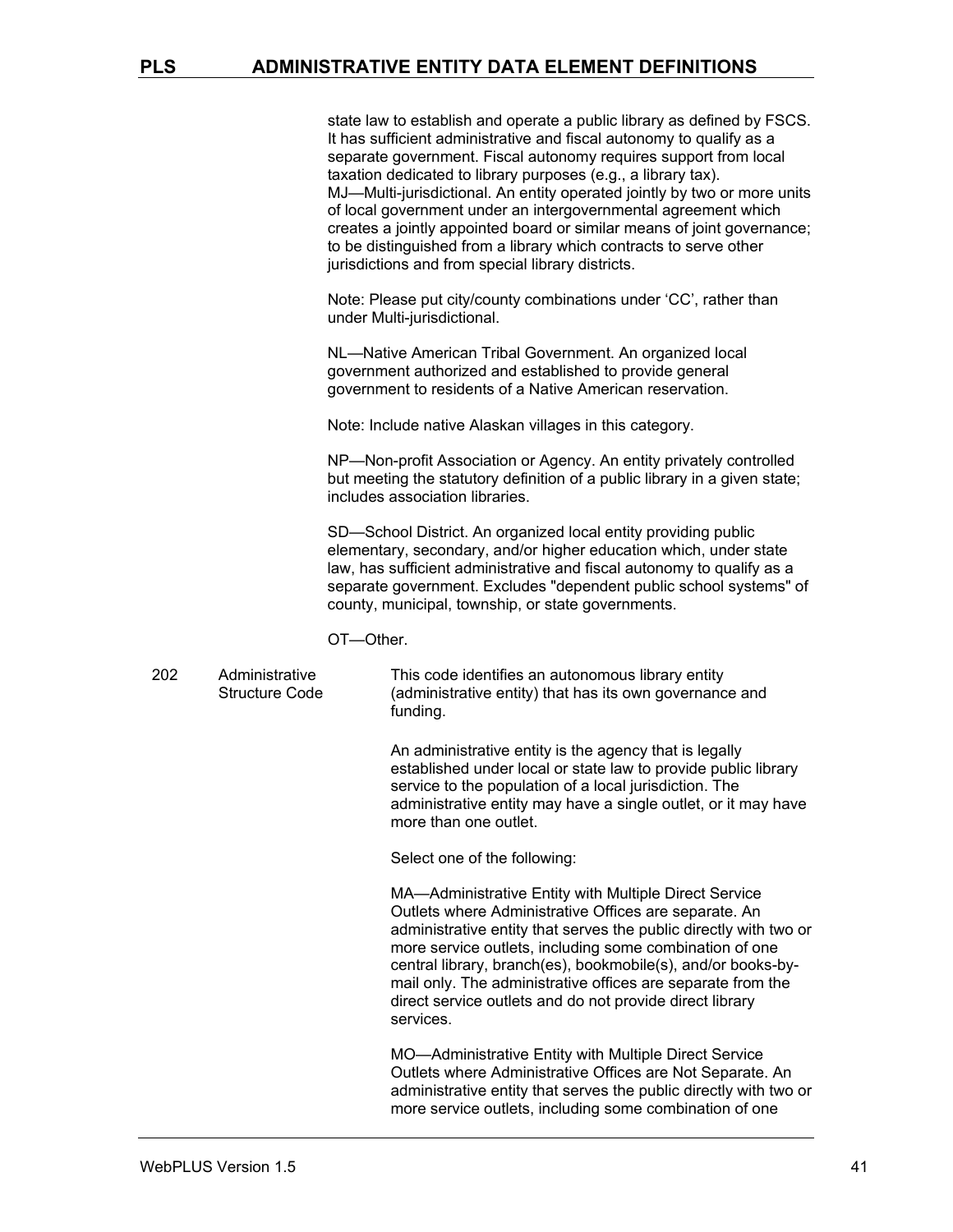central library, branch(es), bookmobile(s), and/or books-bymail only.

SO—Administrative Entity with a Single Direct Service Outlet. An administrative entity that serves the public directly with one central library, books-by-mail only, or one bookmobile.

203 FSCS Public Library **Definition** Answer <Y>es or <N>o to the following question: "*Does this public library meet all the criteria of the FSCS public library definition?*"

> A public library is an entity that is established under state enabling laws or regulations to serve a community, district, or region, and that provides at least the following:

- 1. An organized collection of printed or other library materials, or a combination thereof;
- 2. Paid staff;
- 3. An established schedule in which services of the staff are available to the public;
- 4. The facilities necessary to support such a collection, staff, and schedule; and
- 5. Is supported in whole or in part with public funds.

Note: If the library meets all of the requirements of this definition, respond with a <Y>es. If the library does not meet one or more of the requirements, respond with a <N>o.

204 Geographic Code Choose from among the following types of readily available Census geography, one code that either exactly or most nearly describes the geographic area for which the public library has been established to offer services and from which (or on behalf of which) the library derives revenue, plus any areas served under contract for which the library is the primary service provider.

> Note: The Population of Legal Service Area (data element #208) should be reflected in the geographic code selected. For further clarification of municipal government, county/parish, and school district, refer to definitions under Legal Basis Code (data element #201). For further clarification of metropolitan area, see Metropolitan Status Code "NC—Metropolitan Area, but Not Within Central City Limits" (data element #710—Outlet Data Element Definitions).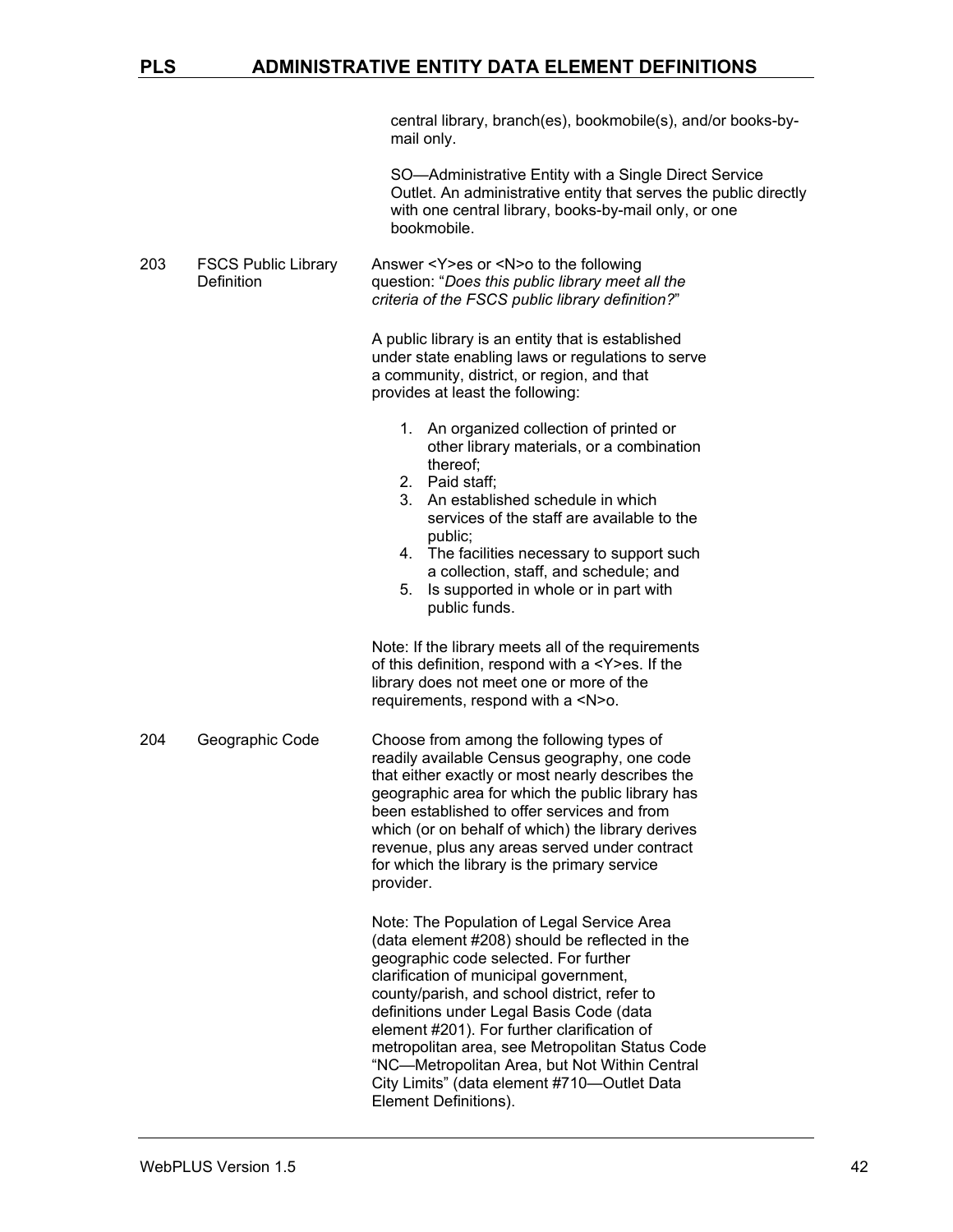|     |                                                 | CI1-Municipal Government (city, town or<br>village) (exactly)<br>CI2-Municipal Government (city, town or<br>village) (most nearly)<br>CO1-County/Parish (exactly)<br>CO2-County/Parish (most nearly)<br>MA1-Metropolitan Area (exactly)<br>MA2-Metropolitan Area (most nearly)<br>MC1-Multi-County (exactly)<br>MC2-Multi-County (most nearly)<br>SD1-School District (exactly)<br>SD2-School District (most nearly)<br>OTH-Other                                                                           |
|-----|-------------------------------------------------|-------------------------------------------------------------------------------------------------------------------------------------------------------------------------------------------------------------------------------------------------------------------------------------------------------------------------------------------------------------------------------------------------------------------------------------------------------------------------------------------------------------|
| 205 | Legal Service Area<br><b>Boundary Change</b>    | Answer <y>es or <n>o to the following question: "Did the<br/>administrative entity's legal service area boundaries change<br/>since last year?"</n></y>                                                                                                                                                                                                                                                                                                                                                     |
|     |                                                 | Note: Changes are likely to result, for example, when a<br>municipality annexes land, when one municipality in a county<br>becomes either an independent city or its own county<br>necessitating its exclusion from the first county's geography,<br>or when an administrative entity contracts to provide public<br>library service for some additional geographic area other<br>than the geographic area for which it was established (e.g., a<br>municipal library contracts to serve county residents). |
| 206 | <b>Reporting Period</b><br><b>Starting Date</b> | This is the starting date (month, day, and year) for a 12-<br>month period that applies to the administrative entity's data<br>being submitted to IMLS.                                                                                                                                                                                                                                                                                                                                                     |
|     |                                                 | Note: Reporting period means data for the fiscal year that<br>ended in the previous calendar year.                                                                                                                                                                                                                                                                                                                                                                                                          |
| 207 | <b>Reporting Period Ending</b><br>Date          | This is the ending date (month, day, and year) for a 12-<br>month period that applies to the administrative entity's data<br>being submitted to IMLS.                                                                                                                                                                                                                                                                                                                                                       |
|     |                                                 | Note: Reporting period means data for the fiscal year that<br>ended in the previous calendar year.                                                                                                                                                                                                                                                                                                                                                                                                          |
| 208 | Population of the Legal<br>Service Area         | The number of people in the geographic area for which a<br>public library has been established to offer services and from<br>which (or on behalf of which) the library derives revenue,<br>plus any areas served under contract for which the library is<br>the primary service provider.                                                                                                                                                                                                                   |
|     |                                                 | Note: The determination of this population figure shall be the<br>responsibility of the state library agency. This population<br>figure should be based on the most recent state population<br>figures for jurisdictions in your state available from the State<br>Data Center. The State Data Coordinator should obtain<br>these figures annually from the State Data Center or other                                                                                                                      |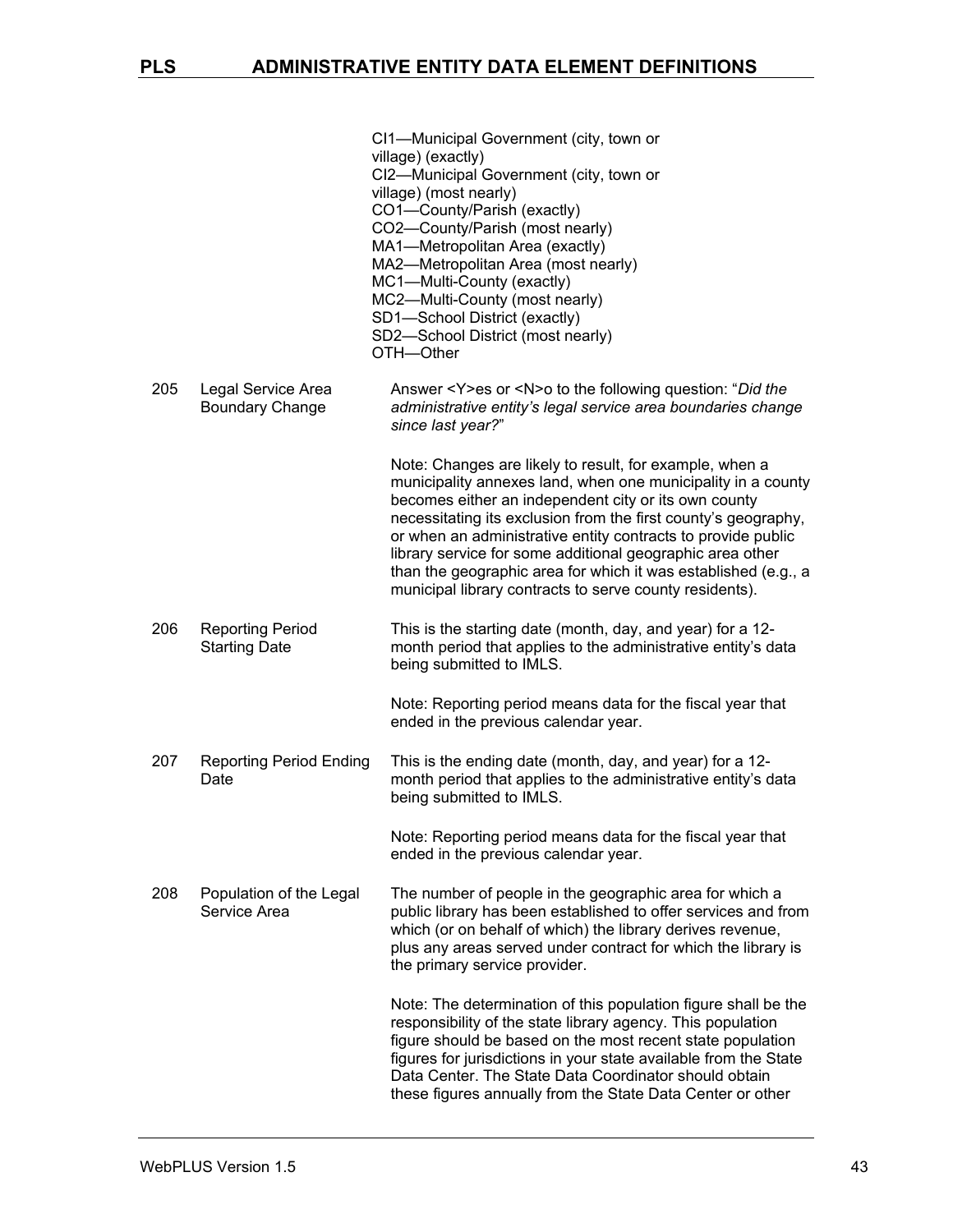state sources.

| 209 | Number of Central<br>Libraries | This is one type of single outlet library (SO) or the library,<br>which is the operational center of a multiple-outlet library<br>(MO or MA). Usually all processing is centralized here and<br>the principal collections are housed here. Synonymous with<br>main library.                                                                                                                                                                                                                                                                                                                                                                                                                                                                                                                        |
|-----|--------------------------------|----------------------------------------------------------------------------------------------------------------------------------------------------------------------------------------------------------------------------------------------------------------------------------------------------------------------------------------------------------------------------------------------------------------------------------------------------------------------------------------------------------------------------------------------------------------------------------------------------------------------------------------------------------------------------------------------------------------------------------------------------------------------------------------------------|
|     |                                | Note: Each administrative entity may report either no central<br>library or one central library. No administrative entity may<br>report more than one central library. In the administrative<br>entity file, this simply means reporting "0" or "1" for central<br>library. Where two or more libraries are considered "centrals"<br>for state or local purposes, one central library and one or<br>more branch libraries should be reported to FSCS. If you<br>wish to identify a central library in the outlet file, identify the<br>library with the largest collection as the central library for<br>FSCS purposes, and report all others as branches. Where<br>there are several co-equal outlets and no principal collection,<br>report all such outlets as branches, not central libraries. |
| 210 | Number of Branch<br>Libraries  | A branch library is an auxiliary unit of an administrative entity<br>which has at least all of the following:                                                                                                                                                                                                                                                                                                                                                                                                                                                                                                                                                                                                                                                                                      |
|     |                                | 1. Separate quarters;<br>2. An organized collection of library materials;<br>3. Paid staff; and<br>Regularly scheduled hours for being open to the<br>4.<br>public.                                                                                                                                                                                                                                                                                                                                                                                                                                                                                                                                                                                                                                |
| 211 | Number of Bookmobiles          | A bookmobile is a traveling branch library. It consists of at<br>least all of the following:                                                                                                                                                                                                                                                                                                                                                                                                                                                                                                                                                                                                                                                                                                       |
|     |                                | 1. A truck or van that carries an organized collection of<br>library materials;<br>2. Paid staff; and<br>3. Regularly scheduled hours (bookmobile stops) for<br>being open to the public.                                                                                                                                                                                                                                                                                                                                                                                                                                                                                                                                                                                                          |
|     |                                | Note: Count the number of vehicles in use, not the number of                                                                                                                                                                                                                                                                                                                                                                                                                                                                                                                                                                                                                                                                                                                                       |

#### **PAID STAFF (FULL-TIME EQUIVALENT)**

Report figures as of the last day of the fiscal year. Include all positions funded in the library's budget whether those positions are filled or not. To ensure comparable data, 40 hours per week has been set as the measure of full-time employment (FTE). For example, 60 hours per week of part-time work by employees in a staff category divided by the 40-hour measure equals 1.50 FTEs.

stops the vehicle makes.

250 ALA-MLS Librarians with master's degrees from programs of library and information studies accredited by the American Library Association.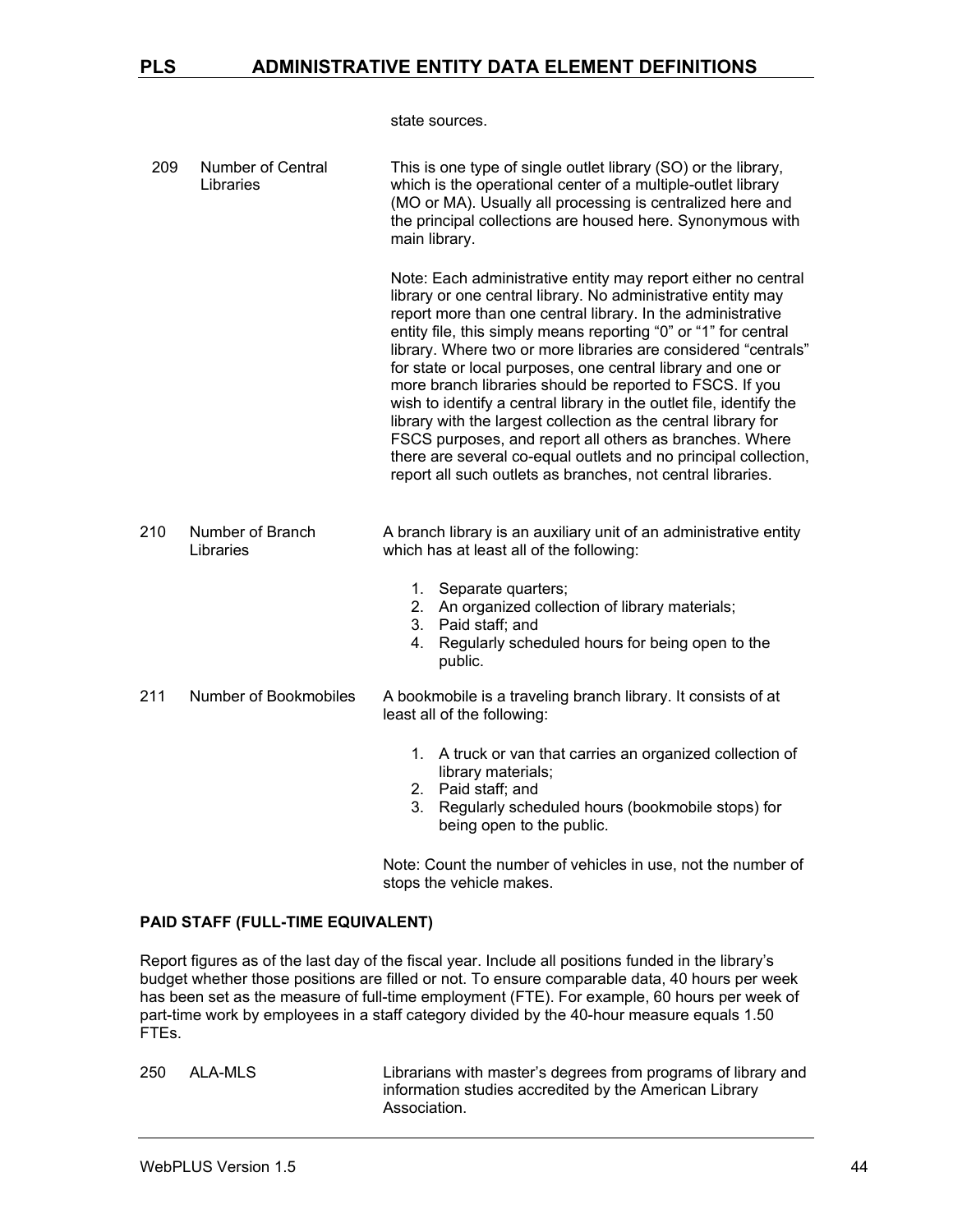| 251 | <b>Total Librarians</b>     | Persons with the title of librarian who do paid work that usually<br>requires professional training and skill in the theoretical or<br>scientific aspects of library work, or both, as distinct from its<br>mechanical or clerical aspect. This data element also includes<br>ALA-MLS (data element #250). |
|-----|-----------------------------|------------------------------------------------------------------------------------------------------------------------------------------------------------------------------------------------------------------------------------------------------------------------------------------------------------|
| 252 | All Other Paid Staff        | This includes all other FTE employees paid from the reporting<br>unit budget, including plant operations, security, and<br>maintenance staff.                                                                                                                                                              |
| 253 | <b>Total Paid Employees</b> | This is the sum of Total Librarians and All Other Paid Staff<br>(data elements #251 and #252).                                                                                                                                                                                                             |

#### **OPERATING REVENUE**

Report revenue used for operating expenditures as defined below. Include federal, state, local, or other grants. DO NOT include revenue for major capital expenditures, contributions to endowments, revenue passed through to another agency (e.g., fines), or funds unspent in the previous fiscal year (e.g., carryover). (Funds transferred from one public library to another public library should be reported by only one of the public libraries. The State Data Coordinator shall determine which library will report these funds.)

| 300 | <b>Local Government</b><br>Revenue   | This includes all local government funds designated by the<br>community, district, or region and available for expenditure by<br>the public library. Do not include the value of any contributed<br>or in-kind services or the value of any gifts and donations,<br>library fines, fees, or grants.                      |
|-----|--------------------------------------|--------------------------------------------------------------------------------------------------------------------------------------------------------------------------------------------------------------------------------------------------------------------------------------------------------------------------|
| 301 | <b>State Government</b>              | Do not include state, federal, and other funds passed through<br>local government for library use. Report these funds with state<br>government revenue or federal government revenue, as<br>appropriate.<br>These are all funds distributed to public libraries by state                                                 |
|     | Revenue                              | government for expenditure by the public libraries, except for<br>federal money distributed by the state. This includes funds<br>from such sources as penal fines, license fees, and mineral<br>rights.                                                                                                                  |
|     |                                      | Note: If operating revenue from consolidated taxes is the<br>result of state legislation, the revenue should be reported<br>under state revenue (even though the revenue may be from<br>multiple sources).                                                                                                               |
| 302 | <b>Federal Government</b><br>Revenue | This includes all federal government funds distributed to<br>public libraries for expenditure by the public libraries, including<br>federal money distributed by the state.                                                                                                                                              |
| 303 | <b>Other Operating</b><br>Revenue    | This is all operating revenue other than that reported under<br>local, state, and federal (data elements #300, #301, and<br>#302). Include, for example, monetary gifts and donations<br>received in the current year, interest, library fines, fees for<br>library services, or grants. Do not include the value of any |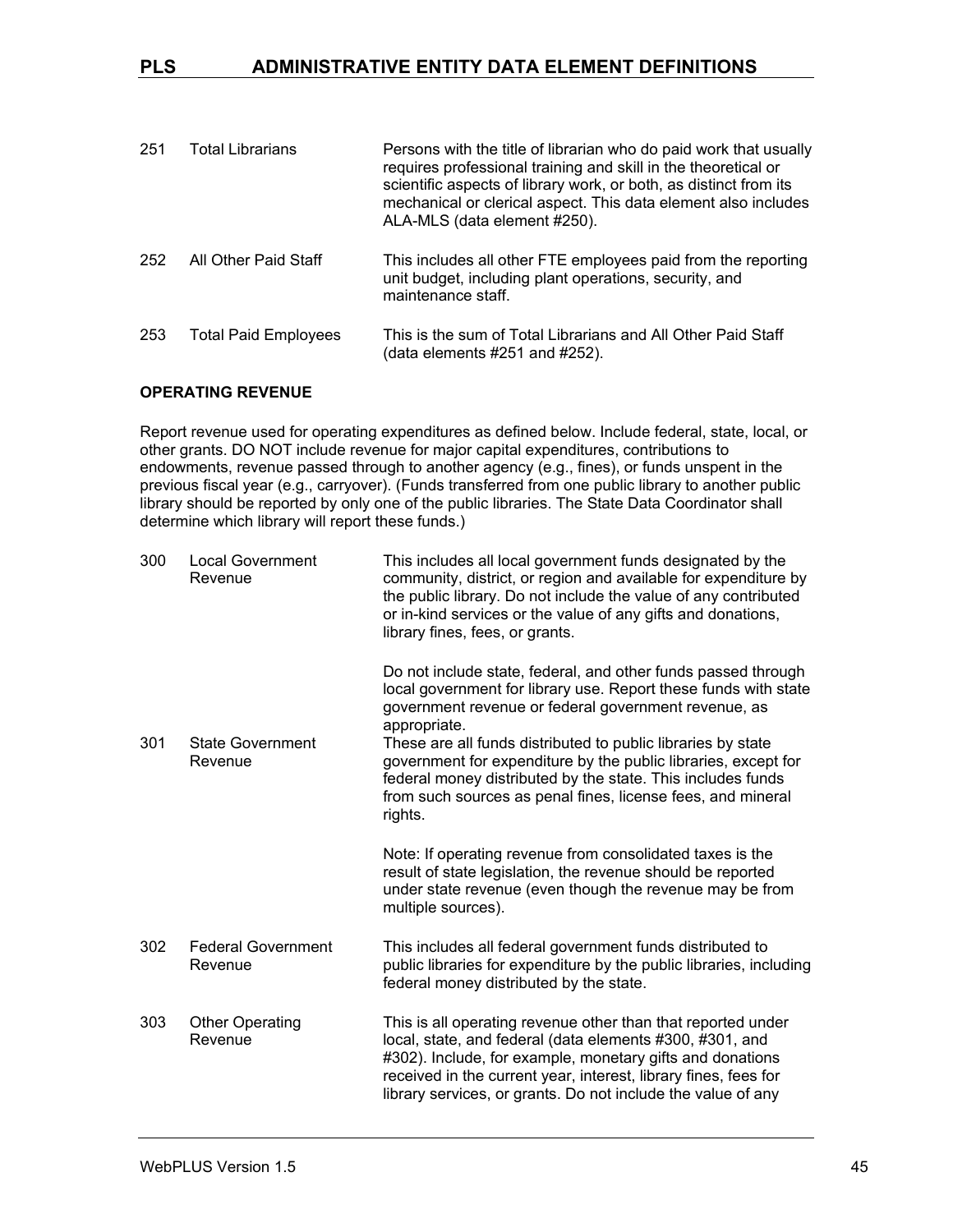contributed or in-kind services or the value of any nonmonetary gifts and donations.

304 Total Operating Revenue This is the sum of Local Government Revenue, State Government Revenue, Federal Government Revenue, and Other Operating Revenue (data elements #300 through #303).

#### **OPERATING EXPENDITURES**

Operating expenditures are the current and recurrent costs necessary to support the provision of library services. Significant costs, especially benefits and salaries, that are paid by other taxing agencies (government agencies with the authority to levy taxes) "on behalf of" the library may be included if the information is available to the reporting agency. Only such funds that are supported by expenditure documents (such as invoices, contracts, payroll records, etc.) at the point of disbursement should be included. Do not report the value of free items as expenditures. Do not report estimated costs as expenditures. Do not report capital expenditures under this category.

#### **Staff Expenditures**

| 350 | Salaries & Wages<br><b>Expenditures</b>         | This includes salaries and wages for all library staff (including<br>plant operations, security, and maintenance staff) for the fiscal<br>year. Include salaries and wages before deductions but<br>exclude employee benefits.                                                                                                                                                                                                                                                                                                  |
|-----|-------------------------------------------------|---------------------------------------------------------------------------------------------------------------------------------------------------------------------------------------------------------------------------------------------------------------------------------------------------------------------------------------------------------------------------------------------------------------------------------------------------------------------------------------------------------------------------------|
| 351 | <b>Employee Benefits</b><br><b>Expenditures</b> | These are the benefits outside of salaries and wages paid and<br>accruing to employees (including plant operations, security,<br>and maintenance staff), regardless of whether the benefits or<br>equivalent cash options are available to all employees.<br>Include amounts for direct paid employee benefits including<br>Social Security, retirement, medical insurance, life insurance,<br>guaranteed disability income protection, unemployment<br>compensation, workmen's compensation, tuition, and housing<br>benefits. |
| 352 | <b>Total Staff Expenditures</b>                 | This is the sum of Salaries & Wages Expenditures and<br>Employee Benefits Expenditures (data elements #350 and                                                                                                                                                                                                                                                                                                                                                                                                                  |

#### **Collection Expenditures**

This includes all operating expenditures from the library budget for all materials in print, microform, electronic, and other formats considered part of the collection, whether purchased, leased, or licensed. Exclude charges or fees for interlibrary loans and expenditures for document delivery.

#351).

353 Print Materials **Expenditures** Report all operating expenditures for the following print materials: books, serial back files, current serial subscriptions, government documents, and any other print acquisitions.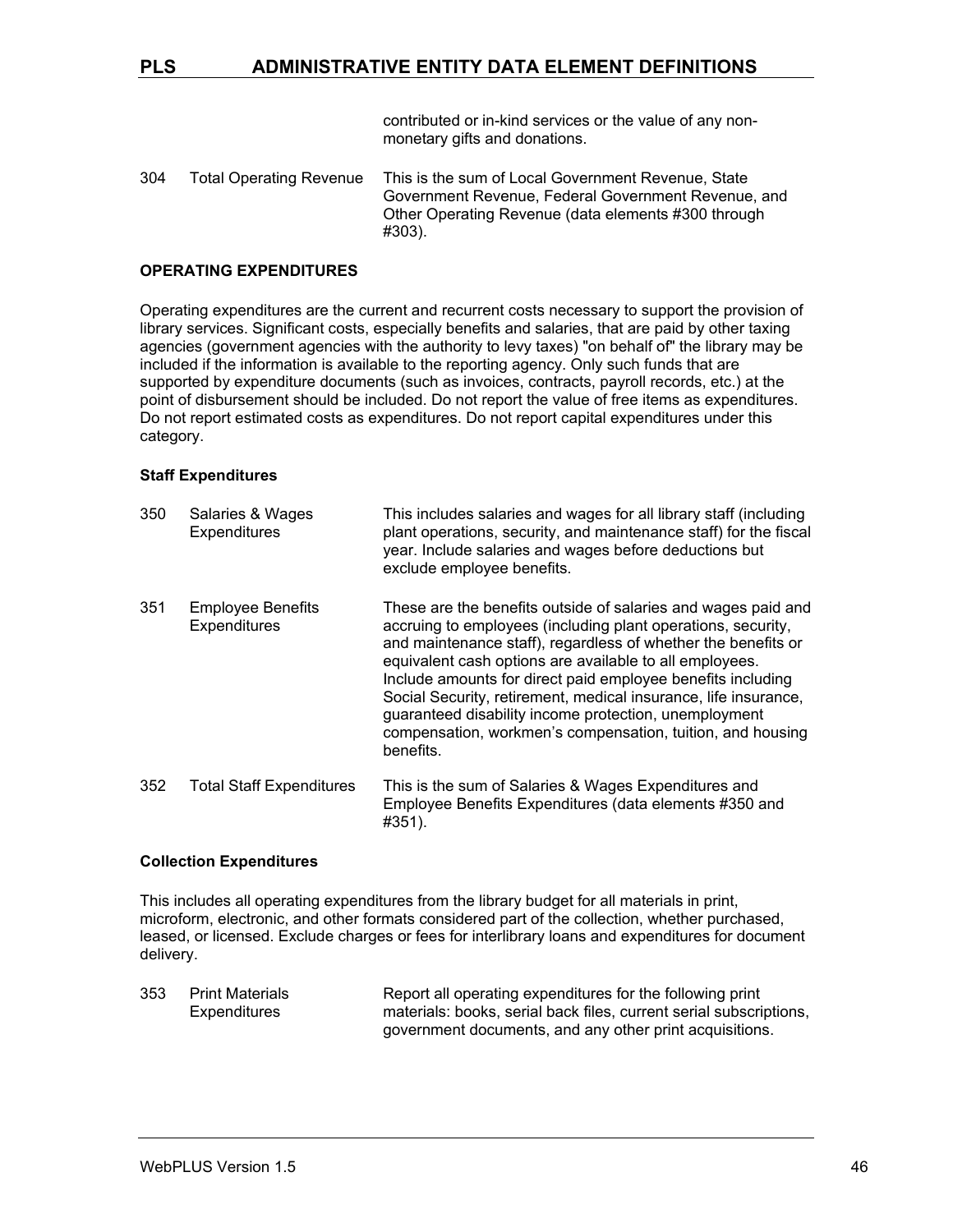| 354 | <b>Electronic Materials</b><br>Expenditures | Report all operating expenditures for electronic (digital)<br>materials. Types of electronic materials include e-books, e-<br>serials (including journals), government documents,<br>databases (including locally mounted, full text or not),<br>electronic files, reference tools, scores, maps, or pictures in<br>electronic or digital format, including materials digitized by the<br>library. Electronic materials can be distributed on magnetic<br>tape, diskettes, computer software, CD-ROM, or other<br>portable digital carrier, and can be accessed via a computer,<br>via access to the Internet, or by using an e-book reader.<br>Include expenditures for materials held locally and for remote<br>materials for which permanent or temporary access rights<br>have been acquired. Include expenditures for database<br>licenses. [Note: Based on ISO 2789 definition.]<br>Note: Expenditures for computer software used to support<br>library operations or to link to external networks, including the |
|-----|---------------------------------------------|-------------------------------------------------------------------------------------------------------------------------------------------------------------------------------------------------------------------------------------------------------------------------------------------------------------------------------------------------------------------------------------------------------------------------------------------------------------------------------------------------------------------------------------------------------------------------------------------------------------------------------------------------------------------------------------------------------------------------------------------------------------------------------------------------------------------------------------------------------------------------------------------------------------------------------------------------------------------------------------------------------------------------|
|     |                                             | Internet, are reported under Other Operating Expenditures<br>(data element #357).                                                                                                                                                                                                                                                                                                                                                                                                                                                                                                                                                                                                                                                                                                                                                                                                                                                                                                                                       |
| 355 | <b>Other Materials</b><br>Expenditures      | Report all operating expenditures for other materials, such as<br>microform, audio, video, DVD, and materials in new formats.                                                                                                                                                                                                                                                                                                                                                                                                                                                                                                                                                                                                                                                                                                                                                                                                                                                                                           |
| 356 | <b>Total Collection</b><br>Expenditures     | This is the sum of Print Materials Expenditures, Electronic<br>Materials Expenditures, and Other Materials Expenditures<br>(data elements #353, #354, and #355).                                                                                                                                                                                                                                                                                                                                                                                                                                                                                                                                                                                                                                                                                                                                                                                                                                                        |
| 357 | <b>Other Operating</b><br>Expenditures      | This includes all expenditures other than those reported for<br>Total Staff Expenditures (data element #352) and Total<br>Collection Expenditures (data element #356).                                                                                                                                                                                                                                                                                                                                                                                                                                                                                                                                                                                                                                                                                                                                                                                                                                                  |
|     |                                             | Note: Include expenses such as binding, supplies, repair or<br>replacement of existing furnishings and equipment; and costs<br>of computer hardware and software used to support library<br>operations or to link to external networks, including the<br>Internet. Report contracts for services, such as costs of<br>operating and maintaining physical facilities, and fees paid to<br>a consultant, auditor, architect, attorney, etc.                                                                                                                                                                                                                                                                                                                                                                                                                                                                                                                                                                               |
| 358 | <b>Total Operating</b><br>Expenditures      | This is the sum of Total Staff Expenditures, Total Collection<br>Expenditures, and Other Operating Expenditures (data<br>elements #352, #356, and #357).                                                                                                                                                                                                                                                                                                                                                                                                                                                                                                                                                                                                                                                                                                                                                                                                                                                                |

#### **CAPITAL REVENUE**

Report all revenue to be used for major capital expenditures, by source of revenue. Include funds received for (a) site acquisition; (b) new buildings; (c) additions to or renovation of library buildings; (d) furnishings, equipment, and initial collections (print, non-print, and electronic) for new buildings, building additions, or building renovations; (e) computer hardware and software used to support library operations, to link to networks, or to run information products; (f) new vehicles; and (g) other one-time major projects. Exclude revenue to be used for replacement and repair of existing furnishings and equipment, regular purchase of library materials, and investments for capital appreciation. Exclude income passed through to another agency (e.g., fines), or funds unspent in the previous fiscal year (e.g., carryover). Funds transferred from one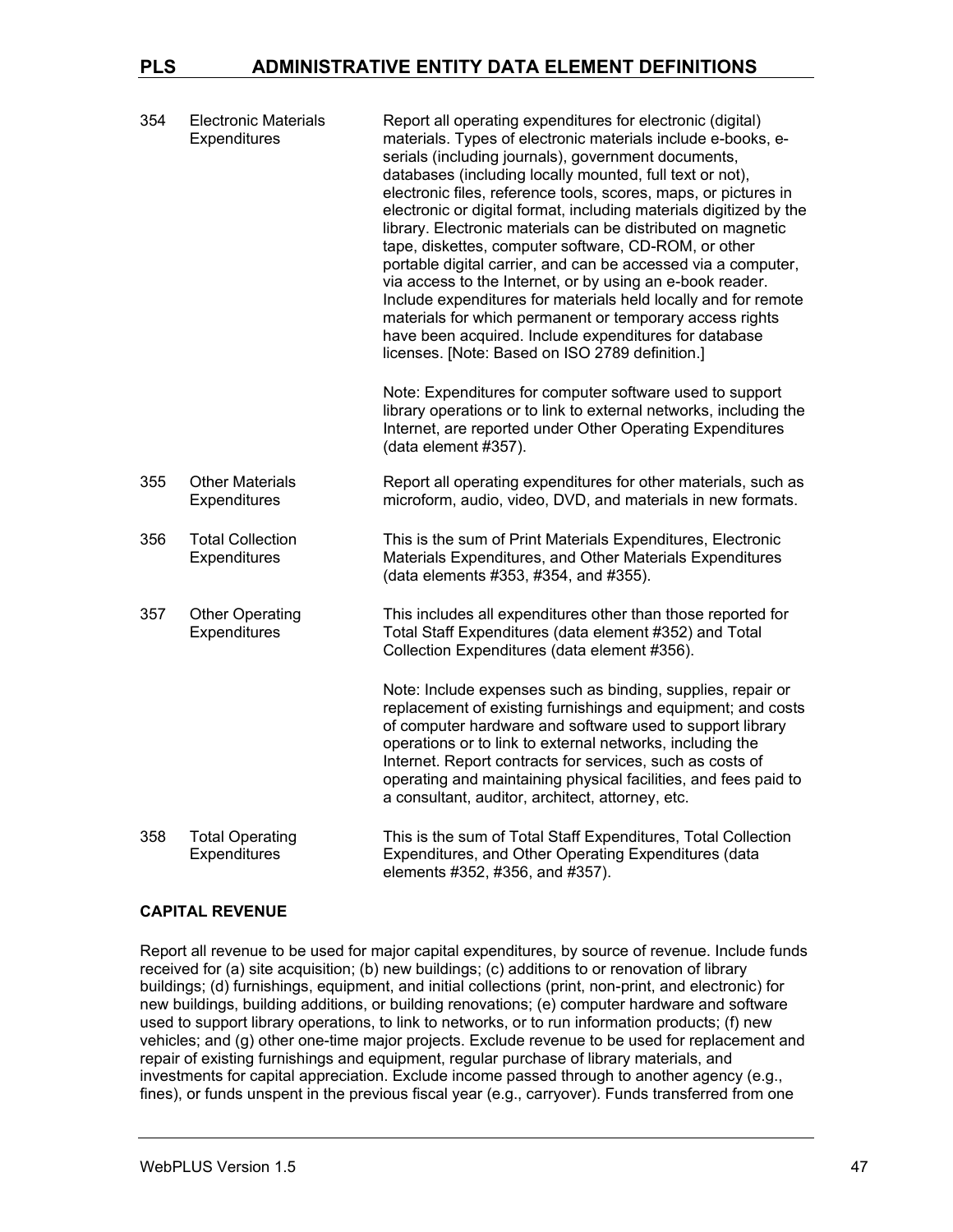public library to another public library should be reported by only one of the public libraries. Report federal, state, local, and other revenue to be used for major capital expenditures in the following categories:

| 400 | <b>Local Government</b><br><b>Capital Revenue</b>   | Report all governmental funds designated by the community,<br>district, or region and available to the public library for the<br>purpose of major capital expenditures, except for state and/or<br>federal money distributed by the local government. |
|-----|-----------------------------------------------------|-------------------------------------------------------------------------------------------------------------------------------------------------------------------------------------------------------------------------------------------------------|
| 401 | <b>State Government</b><br><b>Capital Revenue</b>   | Report all funds distributed to public libraries by state<br>government for expenditure by the public libraries for the<br>purpose of major capital expenditures, except for federal<br>money distributed by the state.                               |
| 402 | <b>Federal Government</b><br><b>Capital Revenue</b> | Report federal governmental funds, including federal funds<br>distributed by the state or locality, and grants and aid received<br>by the library for the purpose of major capital expenditures.                                                      |
| 403 | <b>Other Capital Revenue</b>                        | Report private (non-governmental funds), including grants<br>received by the library for the purpose of major capital<br>expenditures.                                                                                                                |
| 404 | <b>Total Capital Revenue</b>                        | This is the sum of Local Government Capital Revenue, State<br>Government Capital Revenue, Federal Government Capital<br>Revenue, and Other Capital Revenue (data elements #400<br>through $#403$ ).                                                   |
|     |                                                     | Note: The amounts reported for Total Capital Revenue and<br>Total Capital Expenditures are not expected to be equal.                                                                                                                                  |

#### **CAPITAL EXPENDITURES**

| expenditures. Only funds that are supported by expenditure<br>documents (e.g., invoices, contracts, payroll records, etc.) at<br>the point of disbursement should be included. Estimated costs<br>are not included. Exclude expenditures for replacement and<br>repair of existing furnishings and equipment, regular purchase<br>of library materials, and investments for capital appreciation.<br>Exclude contributions to endowments, or revenue passed<br>through to another agency (e.g., fines). Funds transferred<br>from one public library to another public library should be<br>reported by only one of the public libraries. |
|-------------------------------------------------------------------------------------------------------------------------------------------------------------------------------------------------------------------------------------------------------------------------------------------------------------------------------------------------------------------------------------------------------------------------------------------------------------------------------------------------------------------------------------------------------------------------------------------------------------------------------------------|
|-------------------------------------------------------------------------------------------------------------------------------------------------------------------------------------------------------------------------------------------------------------------------------------------------------------------------------------------------------------------------------------------------------------------------------------------------------------------------------------------------------------------------------------------------------------------------------------------------------------------------------------------|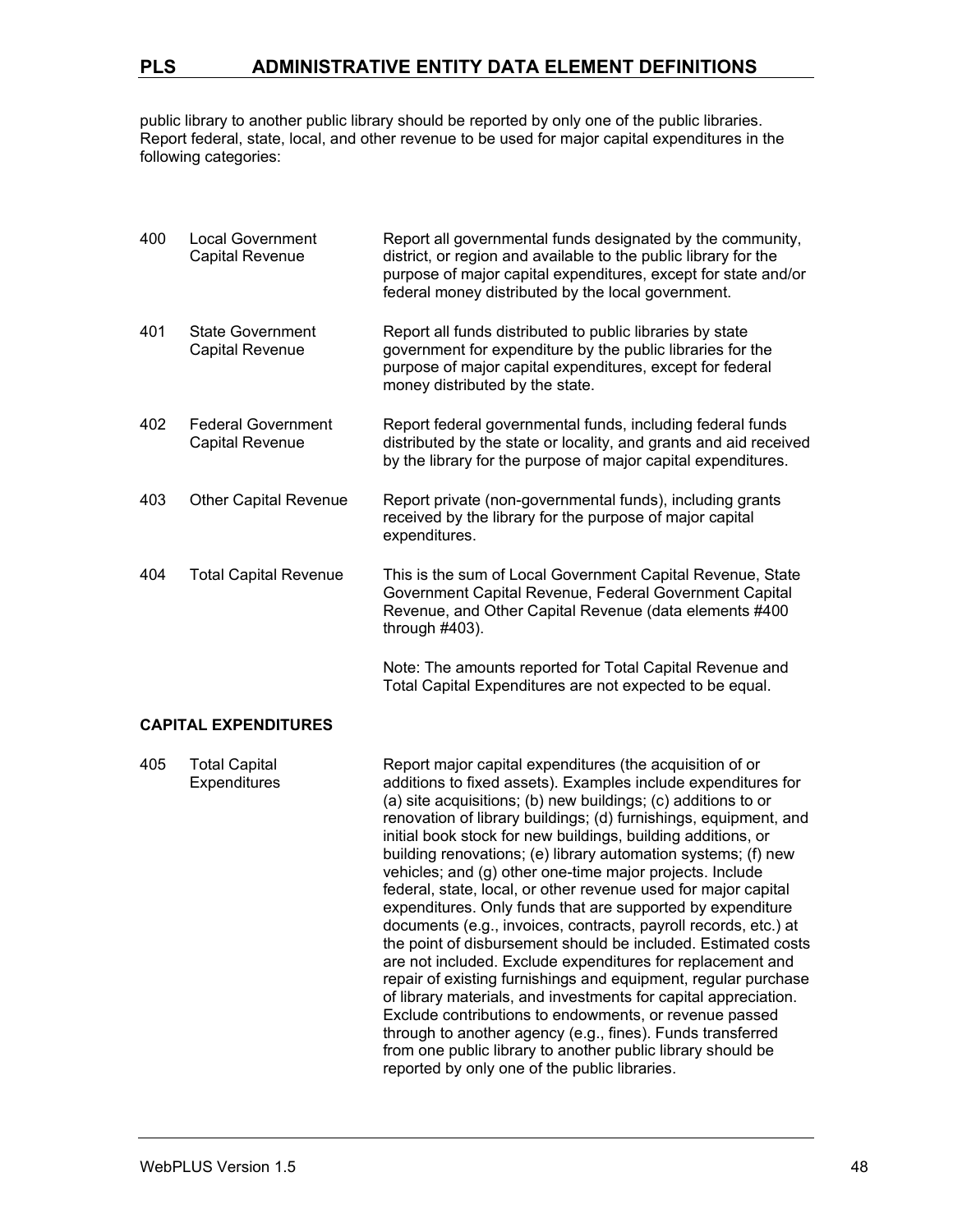#### **LIBRARY COLLECTION**

This section of the survey collects data on selected types of materials. It does not cover all materials (i.e., microform, scores, maps, and pictures) for which expenditures are reported under Print Materials Expenditures, Electronic Materials Expenditures, and Other Materials Expenditures (data elements #353, #354, and #355). Under this category report only items the library has acquired as part of the collection and catalogued, whether purchased, leased, licensed, or donated as gifts.

450 Print Materials Report a single figure that includes both of the following:

- 1. Books in print. Books are non-serial printed publications (including music and maps) that are bound in hard or soft covers, or in loose-leaf format. Include non-serial government documents. Report the number of physical units, including duplicates. For smaller libraries, if volume data are not available, count the number of titles. Books packaged together as a unit (e.g., a 2-volume set) and checked out as a unit are counted as one physical unit.
- 2. Serial back files in print. Serials are publications issued in successive parts, usually at regular intervals, that are intended to be continued indefinitely. Serials include periodicals (magazines); newspapers; annuals (reports, yearbooks, etc.); journals, memoirs, proceedings, and transactions of societies; and numbered monographic series. Government documents and reference tools are often issued as serials. Except for the current volume, count unbound serials as a volume when the library has at least half of the issues in a publisher's volume. Report the number of physical units, including duplicates. For smaller libraries, if volume data are not available, count the number of titles. Serials packaged together as a unit (e.g., a 2-volume serial monograph) and checked out as a unit are counted as one physical unit.
- 451 Electronic Books (E-Books) E-books are digital documents (including those digitized by the library), licensed or not, where searchable text is prevalent, and which can be seen in analogy to a printed book (monograph). Include non-serial government documents. Ebooks are loaned to users on portable devices (e-book readers) or by transmitting the contents to the user's personal computer for a limited time. Include e-books held locally and remote e-books for which permanent or temporary access rights have been acquired. Report the number of physical or electronic units, including duplicates, for all outlets. For smaller libraries, if volume data are not available, the number of titles may be counted. E-books packaged together as a unit (e.g., multiple titles on a single e-book reader) and checked out as a unit are counted as one unit.

Note: Under this category report only items the library has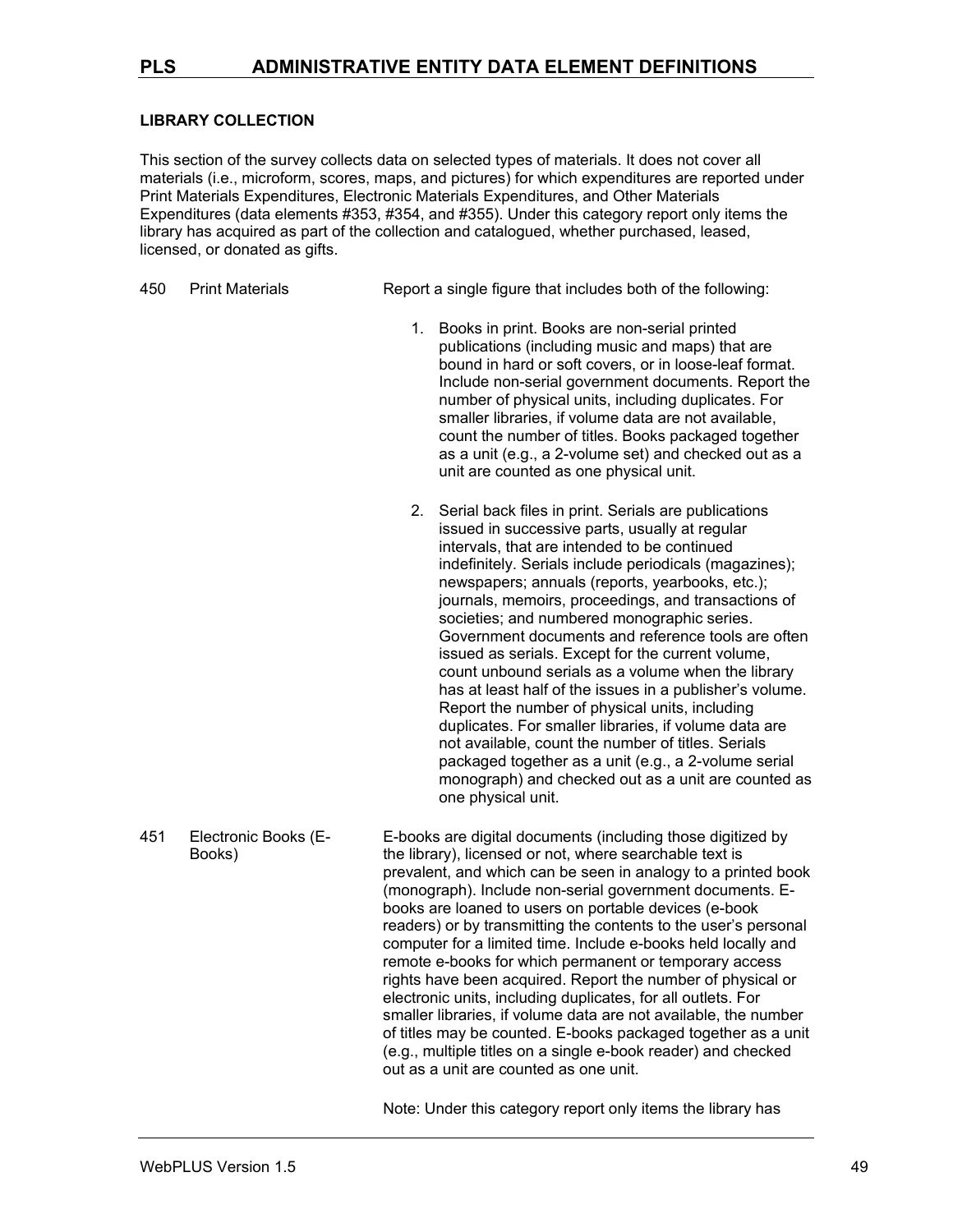selected as part of the collection and made accessible through the library's Online Public Access Catalog (OPAC).

452 Audio – physical units\* These are materials circulated in a fixed, physical format on which sounds (only) are stored (recorded) and that can be reproduced (played back) mechanically, electronically, or both. Include records, audiocassettes, audio cartridges, audio discs (including audio-CD-ROMs), audio-reels, talking books, and other sound recordings stored in a fixed, physical format. Do not include downloadable electronic audio files.

> Report the number of units, including duplicates. Items packaged together as a unit (e.g. two audiocassettes for one recorded book) and checked out as a unit are counted as one physical unit.

453 Audio – downloadable titles\* These are downloadable electronic files on which sounds (only) are stored (recorded) and that can be reproduced (played back) electronically.

> Report the number of titles. Report only items the library has selected as part of the collection and made accessible through the library's Online Public Access Catalog (OPAC) or through a physical library catalog.

454 Video – physical units\* These are materials circulated in a fixed, physical format on which moving pictures are recorded, with or without sound. Electronic playback reproduces pictures, with or without sound, using a television receiver or computer monitor. Video formats may include tape, DVD and CD-ROM. Do not include downloadable electronic video files.

> Report the number of units, including duplicates. Items packaged together as a unit (e.g. two audiocassettes for one recorded book) and checked out as a unit are counted as one physical unit.

455 Video – downloadable titles\* These are downloadable electronic files on which moving pictures are recorded, with or without sound. Electronic playback reproduces pictures, with or without sound, using a television receiver, computer monitor or video-enabled mobile device.

> Report the number of titles. Report only items the library has selected as part of the collection and made accessible through the library's Online Public Access Catalog (OPAC) or through a physical library catalog.

#### **Licensed Databases**

Report the number of licensed databases (including locally mounted or remote, full-text or not) for which temporary or permanent access rights have been acquired through payment by the library, or by formal agreement with the State Library or a cooperative agreement within the state or region. A database is a collection of electronically stored data or unit records (facts, bibliographic data, abstracts, texts) with a common user interface and software for the retrieval and manipulation of the data.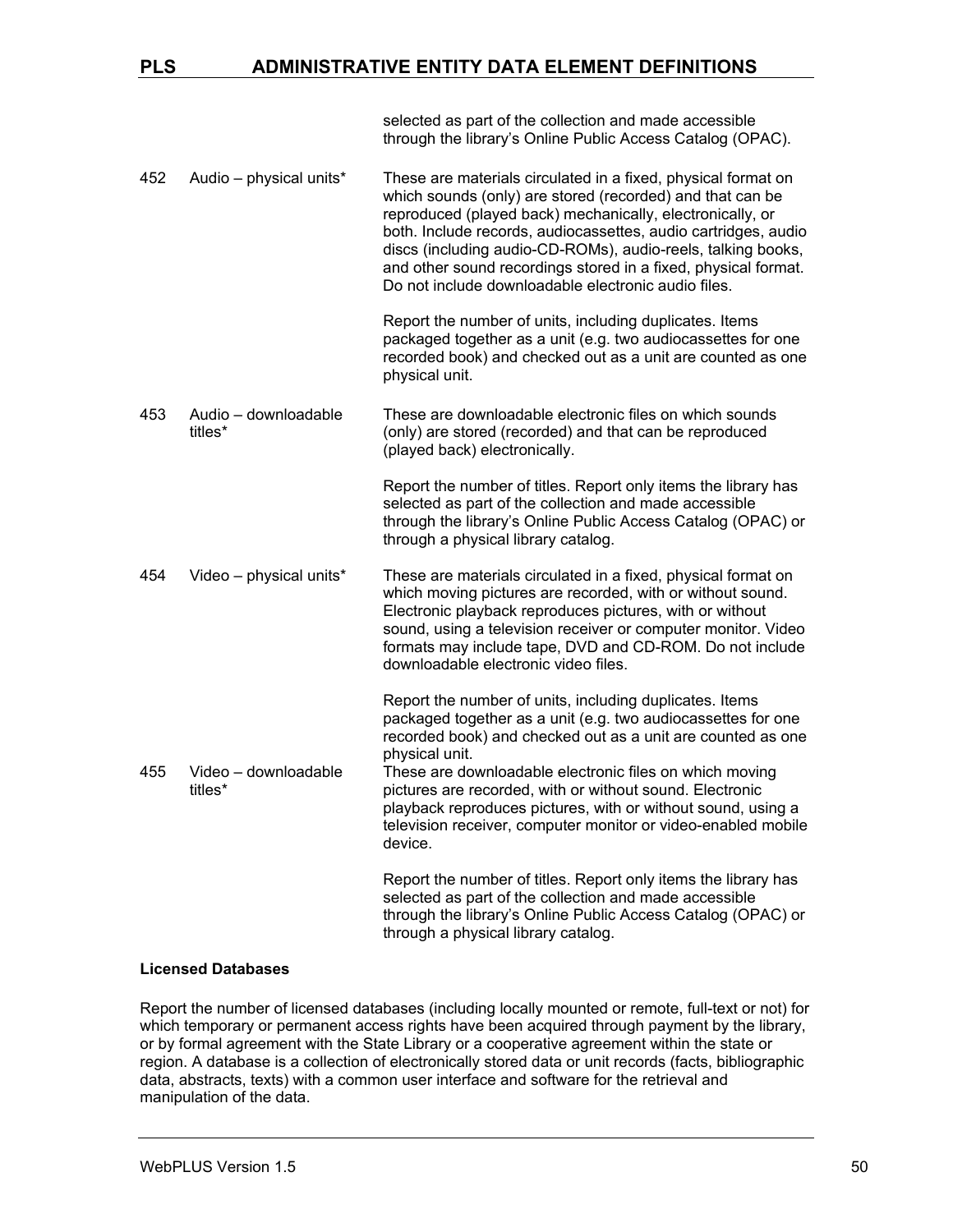Note: The data or records are usually collected with a particular intent and relate to a defined topic. A database may be issued on CD-ROM, diskette, or other direct access method, or as a computer file accessed via dial-up methods or via the Internet. Each database is counted individually even if access to several databases is supported through the same vendor interface

Report the number of licensed databases acquired through payment or formal agreement, by source of access:

- 456 Local
- 457 State (state government or state library) 458 Other cooperative
- agreements (or consortia) within state or region
- 459 Total Licensed Databases This is the sum of Local, State, and Other licensed databases (data elements #456 through #458).

#### **Current Serial Subscriptions**

Current serial subscriptions are arrangements by which, in return for a sum paid in advance, serials are provided for a specified number of issues. Include current serial subscriptions in print, electronic, and digital formats.

| 460 | <b>Current Print Serial</b> | Report the number of current print serial subscriptions,       |
|-----|-----------------------------|----------------------------------------------------------------|
|     | Subscriptions               | including duplicates, for all outlets. Examples of serials are |
|     |                             | periodicals (magazines), newspapers, annuals, some             |
|     |                             | government documents, some reference tools, and numbered       |
|     |                             | monographic series.                                            |

#### **SERVICES**

| 500 | <b>Public Service Hours Per</b><br>Year | This is the sum of annual public service hours for outlets.                                                                                                                                                                                                                                                                                                                                                                                                                                                                                                                                                                                               |
|-----|-----------------------------------------|-----------------------------------------------------------------------------------------------------------------------------------------------------------------------------------------------------------------------------------------------------------------------------------------------------------------------------------------------------------------------------------------------------------------------------------------------------------------------------------------------------------------------------------------------------------------------------------------------------------------------------------------------------------|
|     |                                         | Note: Include the hours open for public service for Centrals<br>(data element #209), Branches (data element #210),<br>Bookmobiles (data element #211), and Books-by-Mail Only.<br>For each bookmobile, count only the hours during which the<br>bookmobile is open to the public. For administrative entities<br>that offer ONLY books-by-mail service, count the hours that<br>the outlet is staffed for service. Minor variations in scheduled<br>public service hours need not be included, however, extensive<br>hours closed to the public due to natural disasters or other<br>events should be excluded even if the staff is scheduled to<br>work. |
| 501 | Library Visits                          | This is the total number of persons entering the library for<br>whatever purpose during the year.                                                                                                                                                                                                                                                                                                                                                                                                                                                                                                                                                         |
|     |                                         | Note: If an actual count of visits is unavailable, determine an<br>annual estimate by counting visits during a typical week in                                                                                                                                                                                                                                                                                                                                                                                                                                                                                                                            |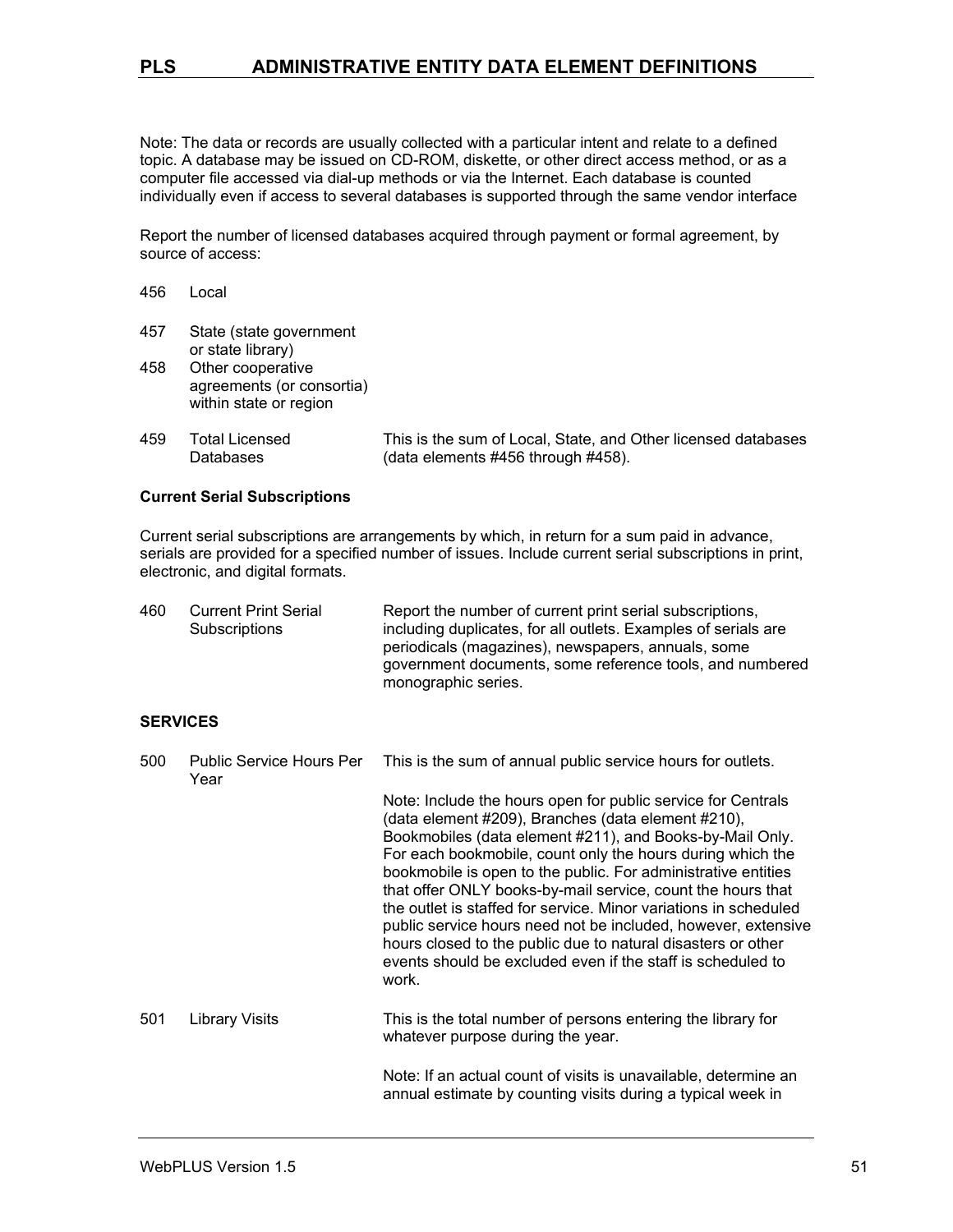| October and multiplying the count by 52. A "typical week" is a  |
|-----------------------------------------------------------------|
| time that is neither unusually busy nor unusually slow. Avoid   |
| holiday times, vacation periods for key staff, or days when     |
| unusual events are taking place in the community or the         |
| library. Choose a week in which the library is open its regular |
| hours. Include seven consecutive calendar days, from Sun-       |
| day through Saturday (or whenever the library is usually        |
| open).                                                          |

502 Reference Transactions A reference transaction is an information contact which involves the knowledge, use, recommendations, interpretation, or instruction in the use of one or more information sources by a member of the library staff. It includes information and referral services. Information sources include printed and non-printed materials, machine-readable databases, catalogs and other holdings records, and, through communication or referral, other libraries and institutions and people inside and outside the library. The request may come in person, by phone, by fax, or by mail, electronic mail, or through live or networked electronic reference service from an adult, a young adult, or a child.

Do not count directional transactions or questions of rules or policies. Examples of directional transactions are "*Where are the children's books?*" and "*I'm looking for a book with the call number 811.2G.*" An example of a question of rules or policies is "*Are you open until 9:00 tonight?*"

Note: If an annual count of reference transactions is unavailable, determine an annual estimate by counting reference transactions during a typical week in October and multiply the count by 52. A "typical week" is a time that is neither unusually busy nor unusually slow. Avoid holiday times, vacation periods for key staff, or days when unusual events are taking place in the community or in the library. Choose a week in which the library is open its regular hours. Include seven consecutive calendar days, from Sunday through Saturday (or whenever the library is usually open).

503 Number of Registered **Borrowers** A registered borrower is a library user who has applied for and received an identification number or card from the public library that has established conditions under which the user may borrow library materials and gain access to other library resources. (*Output Measures for Public Libraries, 2nd edition*).

> Note: Files should have been purged within the past three (3) years.

#### 550 Total Circulation The total annual circulation of all library materials of all types, including renewals.

Note: Count all materials in all formats that are charged out for use outside the library. Interlibrary loan transactions included are only items borrowed for users. Do not include items checked out to another library.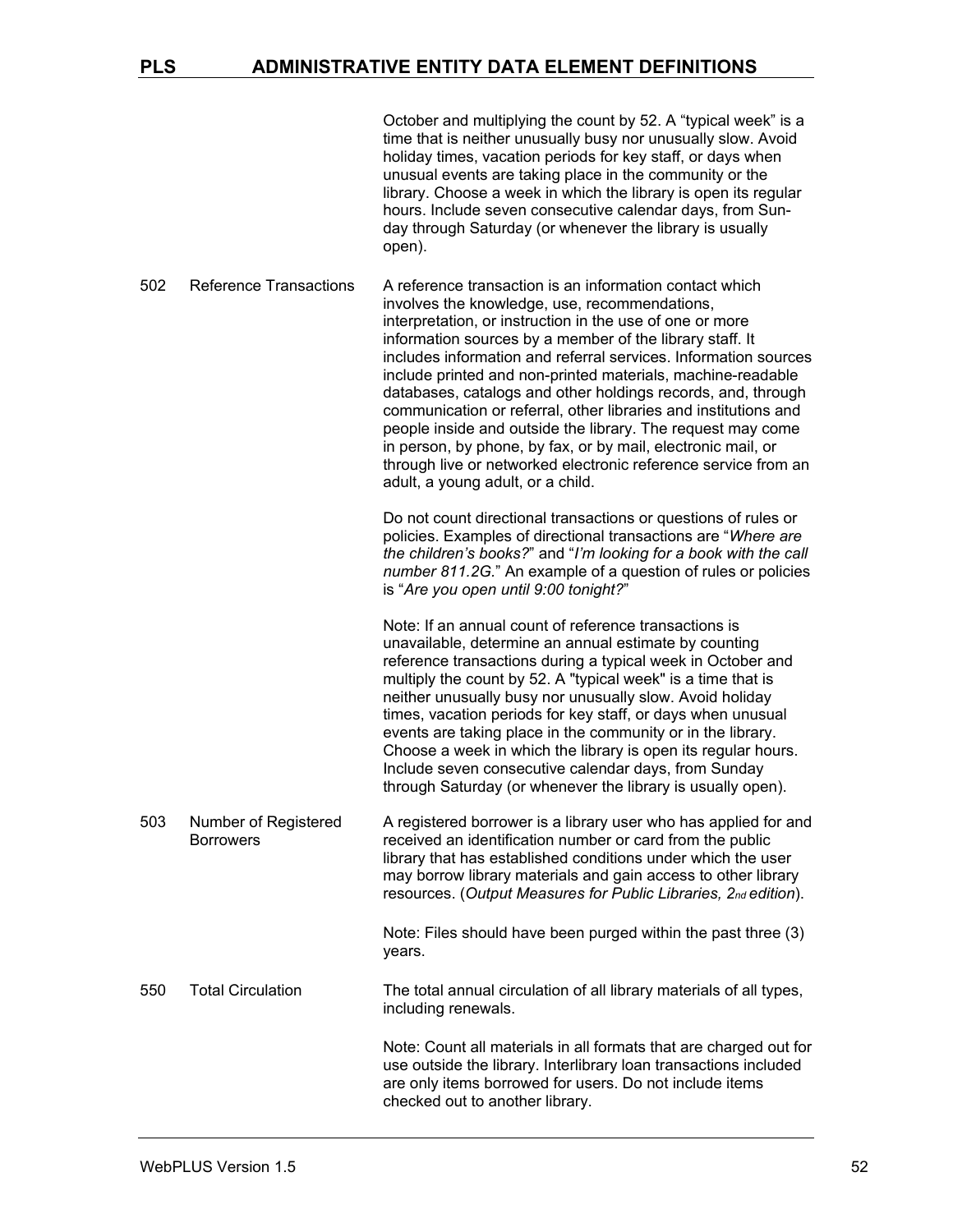| 551 | Circulation of Children's<br>Materials | The total annual circulation of all children's materials in all<br>formats to all users, including renewals. |
|-----|----------------------------------------|--------------------------------------------------------------------------------------------------------------|
|     |                                        |                                                                                                              |

### **INTER-LIBRARY LOANS**

| 552 | Provided To | These are library materials, or copies of the materials,<br>provided by one autonomous library to another upon request.                      |
|-----|-------------|----------------------------------------------------------------------------------------------------------------------------------------------|
|     |             | The libraries involved in interlibrary loans are not under the<br>same library administration. These data are reported as<br>annual figures. |

553 Received From These are library materials, or copies of the materials, received by one autonomous library from another upon request. The libraries involved in interlibrary loans are not under the same library administration. These data are reported as annual figures.

#### **LIBRARY PROGRAMS**

| 600 | <b>Total Number of Library</b><br>Programs | A program is any planned event which introduces the group<br>attending to any of the broad range of library services or<br>activities or which directly provides information to participants.<br>Programs may cover use of the library, library services, or<br>library tours. Programs may also provide cultural, recreational,<br>or educational information, often designed to meet a specific<br>social need. Examples of these types of programs include<br>film showings, lectures, story hours, literacy, English as a<br>second language, citizenship classes, and book discussions.<br>Count all programs, whether held on- or off-site, that are<br>sponsored or co-sponsored by the library. Exclude programs<br>sponsored by other groups that use library facilities. |
|-----|--------------------------------------------|------------------------------------------------------------------------------------------------------------------------------------------------------------------------------------------------------------------------------------------------------------------------------------------------------------------------------------------------------------------------------------------------------------------------------------------------------------------------------------------------------------------------------------------------------------------------------------------------------------------------------------------------------------------------------------------------------------------------------------------------------------------------------------|
|     |                                            | If programs are offered as a series, count each program in the<br>series. For example, a film series offered once a week for<br>eight weeks should be counted as eight programs.                                                                                                                                                                                                                                                                                                                                                                                                                                                                                                                                                                                                   |
|     |                                            | Note: Exclude library activities delivered on a one-to-one<br>basis, rather than to a group, such as one-to-one literacy<br>tutoring, services to homebound, resume writing assistance,<br>homework assistance, and mentoring activities.                                                                                                                                                                                                                                                                                                                                                                                                                                                                                                                                          |
| 601 | Number of Children's<br>Programs*          | A children's program is any planned event for which the<br>primary audience is children and which introduces the group<br>of children attending to any of the broad range of library<br>services or activities for children or which directly provides<br>information to participants. Children's programs may cover<br>use of the library, library services, or library tours. Children's<br>programs may also provide cultural, recreational, or<br>educational information, often designed to meet a specific<br>social need. Examples of these types of programs include<br>story hours and summer reading events.                                                                                                                                                             |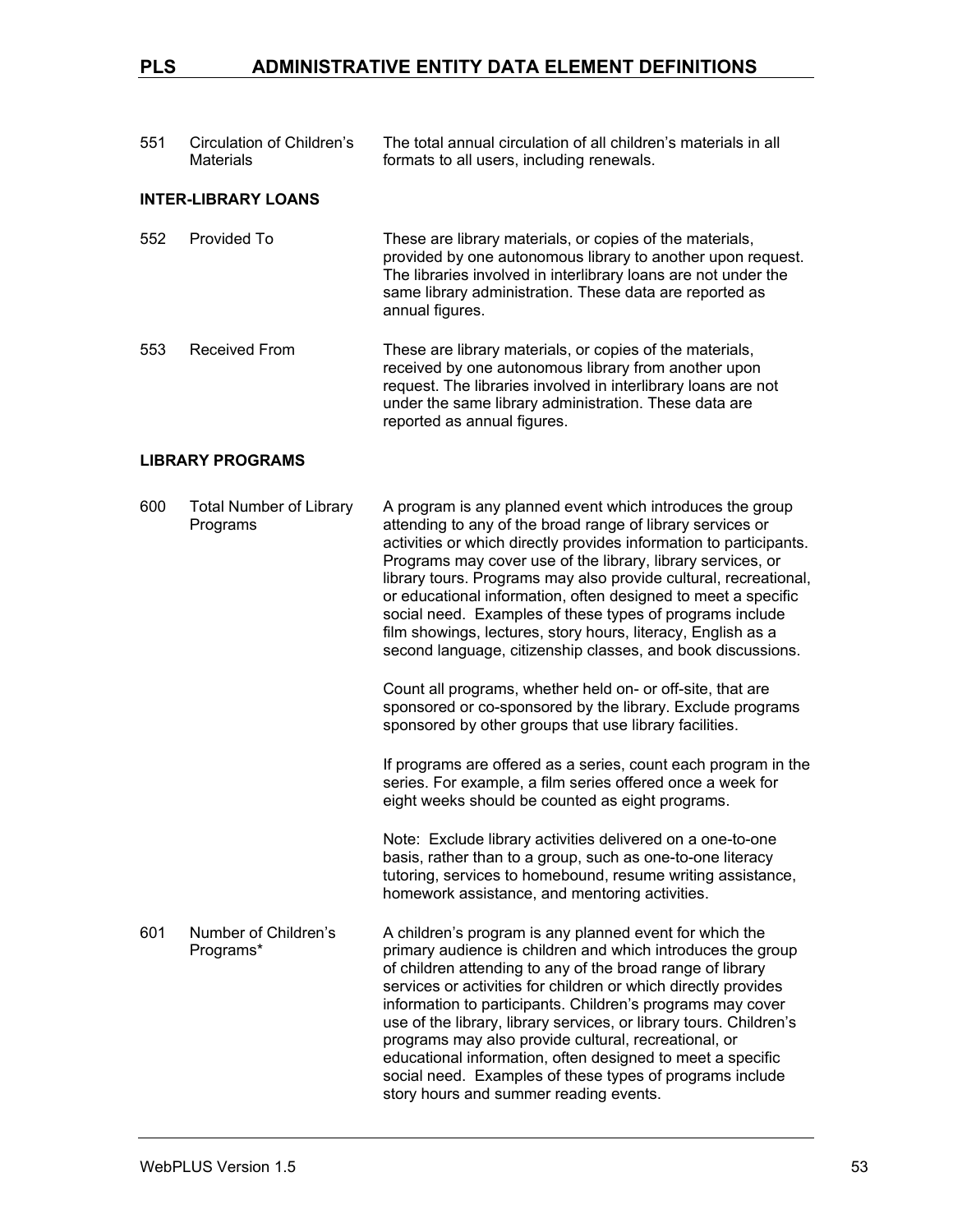Count all children's programs, whether held on- or off-site, that are sponsored or co-sponsored by the library. Do not include children's programs sponsored by other groups that use library facilities. If children's programs are offered as a series, count each program in the series. For example, a story hour offered once a week, 48 weeks a year, should be counted as 48 programs. Exclude library activities for children delivered on a one-to-one basis, rather than to a group, such as one-to-one literacy tutoring, services to homebound, homework assistance, and mentoring activities. This figure is a subset of the Total Number of Library Programs (data element #600).

Note: The National Center for Education Statistics (NCES): Children and Young Adults Defined (*Services and Resources for Children and Young Adults in Public Libraries* [August 1995, NCES 95357]) defines children as persons age 11 years and under.

602 Number of Young Adult Programs A young adult program is any planned event for which the primary audience is young adult and which introduces the group of young adults attending to any of the broad range of library services or activities for young adults or which directly provides information to participants. Young adult programs may cover use of the library, library services, or library tours. Young adult programs may also provide cultural, recreational, or educational information, often designed to meet a specific social need. Examples of these types of programs include book clubs and summer reading events.

> Count all young adult programs, whether held on- or off-site, that are sponsored or co-sponsored by the library. Do not include young adult programs sponsored by other groups that use library facilities. If young adult programs are offered as a series, count each program in the series. For example, a book club offered every two weeks, 24 weeks a year, should be counted as 24 programs. Exclude library activities for young adults delivered on a one-to-one basis, rather than to a group, such as one-to-one literacy tutoring, services to homebound, homework assistance, and mentoring activities. This figure is a subset of the Total Number of Library Programs (data element #600).

Note: Young Adult age is defined as 12 through 18 years and includes 18 year olds. Click on the following link to view information:

• The [Young Adult Services Association](http://www.ala.org/ala/mgrps/divs/yalsa/aboutyalsab/yalsavisionstatement.cfm) (YASLA) defines young adults as age 12 through 18.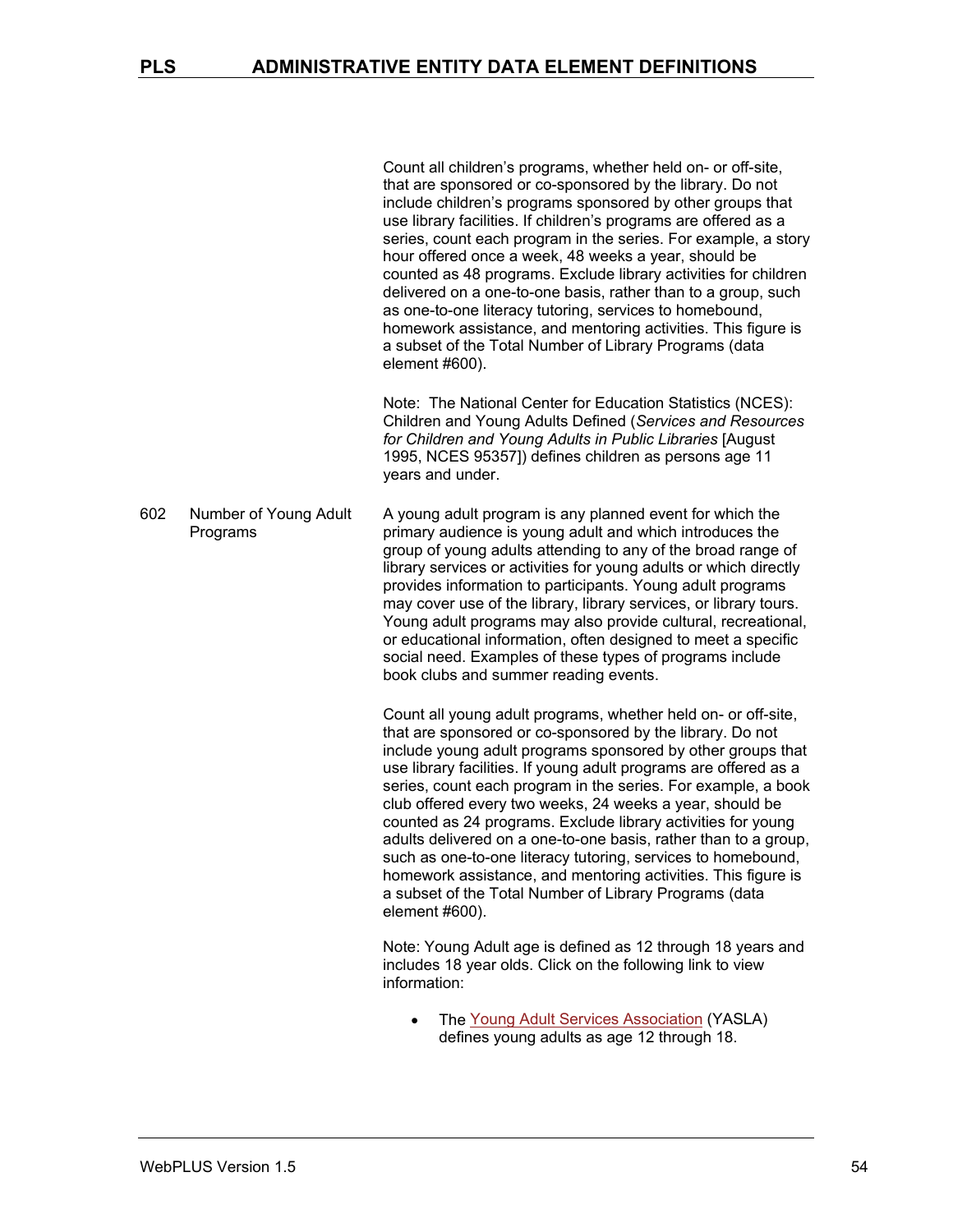| 603 | Total Attendance at<br>Library Programs | This is a total count of the audience at all library programs<br>during the reporting period. (See Total Number of Library<br>Programs, data element #600, for the definition of a library<br>program.)                                                                                                                                                                   |
|-----|-----------------------------------------|---------------------------------------------------------------------------------------------------------------------------------------------------------------------------------------------------------------------------------------------------------------------------------------------------------------------------------------------------------------------------|
| 604 | Children's Program<br>Attendance        | The count of the audience at all programs for which the<br>primary audience is children 11 years and under. Include<br>adults who attend programs intended primarily for children.                                                                                                                                                                                        |
|     |                                         | Note: Do not count attendance at library activities for children<br>that are delivered on a one-to-one basis, rather than to a<br>group, such as one-to-one literacy tutoring, services to<br>homebound, homework assistance, and mentoring activities.<br>(See Number of Children's Programs, data element #601, for<br>the definition of a children's library program.) |
| 605 | Young Adult Program<br>Attendance       | The count of the audience at all programs for which the<br>primary audience is young adults 12 to 18 years and includes<br>18 year olds. Include adults* who attend programs intended<br>primarily for young adults.                                                                                                                                                      |
|     |                                         | Note: Do not count attendance at library activities for young<br>adults that are delivered on a one-to-one basis, rather than to<br>a group, such as one-to-one literacy tutoring, services to<br>homebound, homework assistance, and mentoring activities.                                                                                                               |
|     |                                         | *Please count all patrons that attend the young adult<br>programs regardless of age.                                                                                                                                                                                                                                                                                      |
|     |                                         | (See Number of Young Adult Programs, data element #602,<br>for the definition of a young adult library program.)                                                                                                                                                                                                                                                          |

#### **OTHER ELECTRONIC INFORMATION**

| 650 | Number of Internet<br>Computers Used by<br><b>General Public</b>          | Report the number of the library's Internet computers<br>[personal computers (PCs) and laptops], whether purchased,<br>leased, or donated, used by the general public in the library.                                                                                                                                                                                                                                                                                                                      |
|-----|---------------------------------------------------------------------------|------------------------------------------------------------------------------------------------------------------------------------------------------------------------------------------------------------------------------------------------------------------------------------------------------------------------------------------------------------------------------------------------------------------------------------------------------------------------------------------------------------|
| 651 | Number of Users of<br><b>Public Internet</b><br><b>Computers Per Year</b> | Report the total number of individuals that have used Internet<br>computers in the library during the last year. If the computer is<br>used for multiple purposes (Internet access, word-processing,<br>OPAC, etc.) and Internet users cannot be isolated, report all<br>usage. A typical week or other reliable estimate may be used<br>to determine the annual number. Sign-up forms or Web-log<br>tracking software also may provide a reliable count of users.                                         |
|     |                                                                           | Note: The number of users may be counted manually, using<br>registration logs. Count each user that uses public internet<br>computers, regardless of the amount of time spent on the<br>computer. A user who uses the library's public internet<br>computer(s) three times a year would count as three<br>customers. Software such as "Historian" can also be used to<br>track the number of users at each public internet computer. If<br>the data element is collected as a weekly figure, multiply that |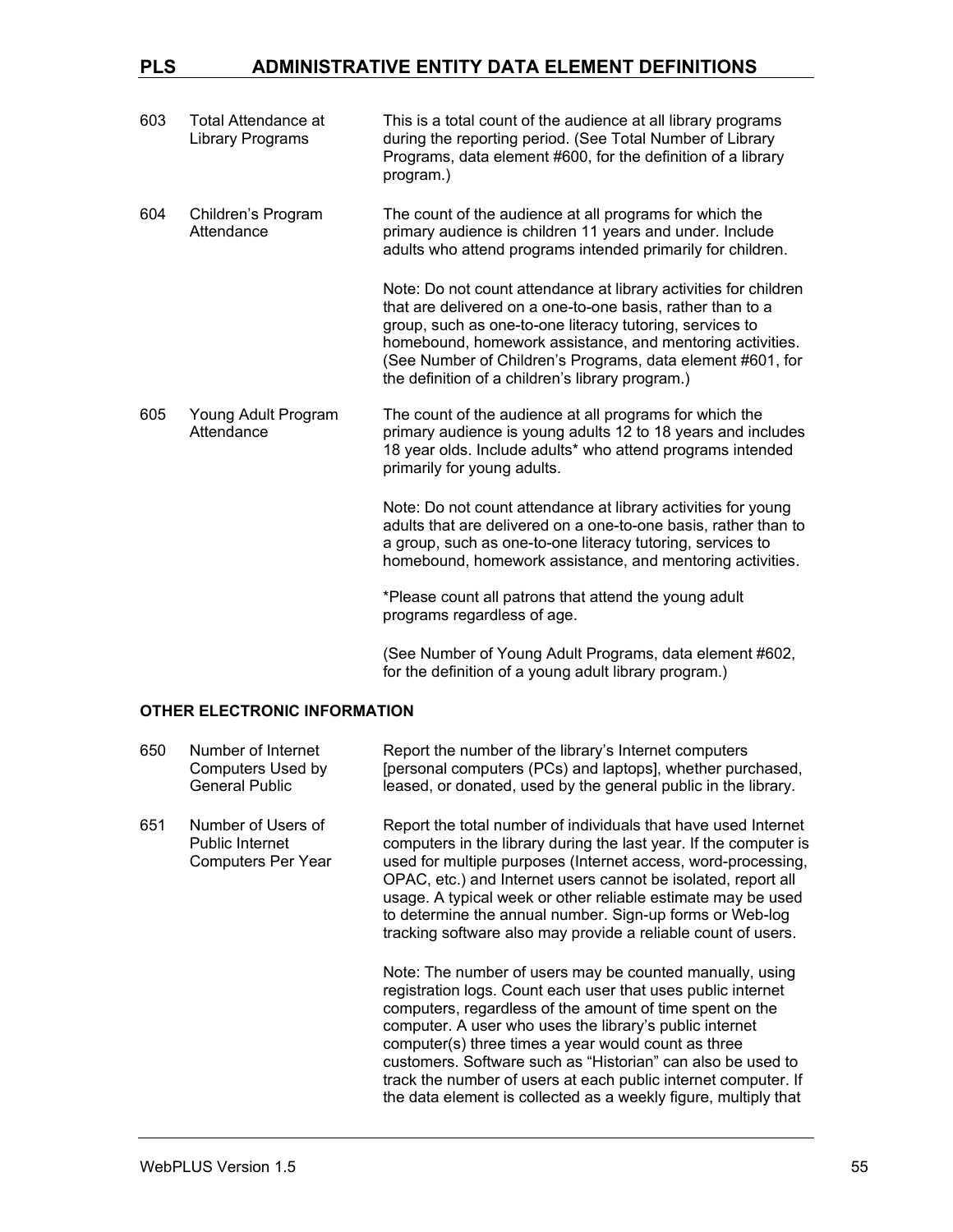figure by 52 to annualize it.

\* Revised or new data element name and/or definition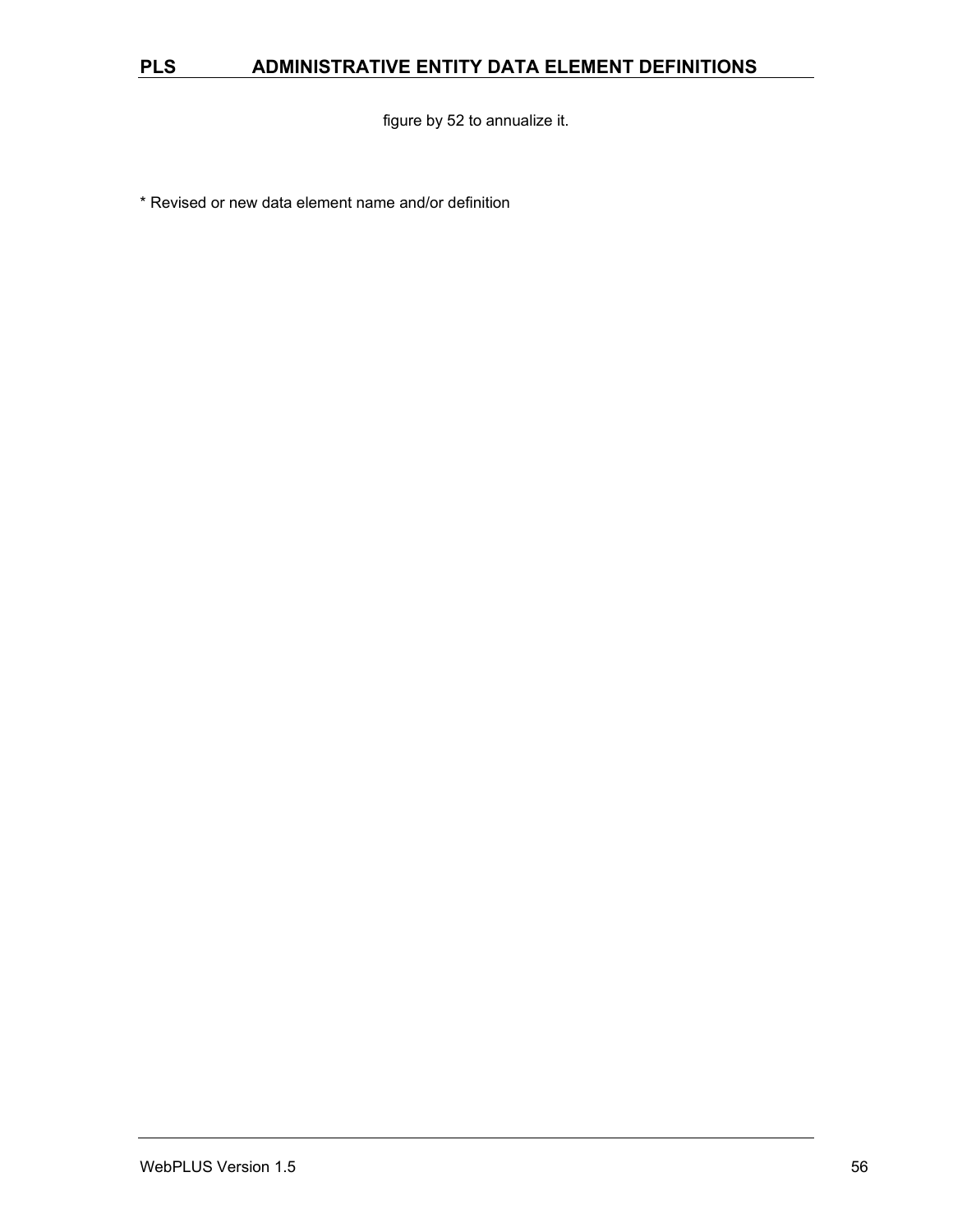### **Outlet Data Element Definitions**

| #   | <b>Data Element Name</b>               | <b>Data Element Definition</b>                                                                                                                                                                                                                                                                                                                                                                   |
|-----|----------------------------------------|--------------------------------------------------------------------------------------------------------------------------------------------------------------------------------------------------------------------------------------------------------------------------------------------------------------------------------------------------------------------------------------------------|
| 700 | FSCS ID and SEQ<br>(Automatic Display) | This is the identification code assigned by WebPLUS. Outlets<br>are assigned the same FSCS ID as the administrative entity to<br>which they belong, with a unique three-digit suffix added to<br>distinguish each outlet.                                                                                                                                                                        |
| 701 | LIB ID (Optional)                      | This is the state-assigned identification code for the outlet.                                                                                                                                                                                                                                                                                                                                   |
| 702 | Name                                   | This is the legal name of the outlet.                                                                                                                                                                                                                                                                                                                                                            |
|     |                                        | Note: Provide the legal name of the outlet. Do not use<br>acronyms. Do not abbreviate the name unless it exceeds the<br>WebPLUS field length of 60 characters. Avoid abbreviations at<br>the beginning of the name and do not punctuate abbreviations.<br>(See Standard Abbreviations for WebPLUS in Appendix I.)                                                                                |
| 703 | <b>Street Address</b>                  | This is the complete street address of the outlet.                                                                                                                                                                                                                                                                                                                                               |
|     |                                        | Note: Do not report a post office box or general delivery. For a<br>bookmobile that operates from an administrative entity,<br>branch, or central library, report the address of the<br>administrative entity, branch or central library from which it<br>operates. For a bookmobile that is itself the administrative<br>entity, report the address where the bookmobile is parked at<br>night. |
| 704 | City                                   | This is the city or town in which the outlet is located.                                                                                                                                                                                                                                                                                                                                         |
| 705 | <b>ZIP Code</b>                        | This is the standard five-digit postal ZIP code for the street<br>address of the outlet.                                                                                                                                                                                                                                                                                                         |
| 706 | $ZIP+4$                                | This is the four-digit postal ZIP code extension for the street<br>address of the outlet.                                                                                                                                                                                                                                                                                                        |
| 707 | County of the Outlet                   | This is the county in which the outlet is physically located.                                                                                                                                                                                                                                                                                                                                    |
| 708 | Phone                                  | This is the telephone number of the outlet, including area<br>code.                                                                                                                                                                                                                                                                                                                              |
|     |                                        | Note: Report telephone number without spacing or<br>punctuation. If the outlet has no phone, enter "-3" (for Not<br>Applicable).                                                                                                                                                                                                                                                                 |
| 709 | Outlet Type Code                       | An outlet is a unit of an administrative entity that provides<br>direct public library service.                                                                                                                                                                                                                                                                                                  |
|     |                                        | Select one of the following:                                                                                                                                                                                                                                                                                                                                                                     |
|     |                                        | BM-Books-by-Mail Only. A direct mail order service which<br>provides books and other library materials. Books-by-mail                                                                                                                                                                                                                                                                            |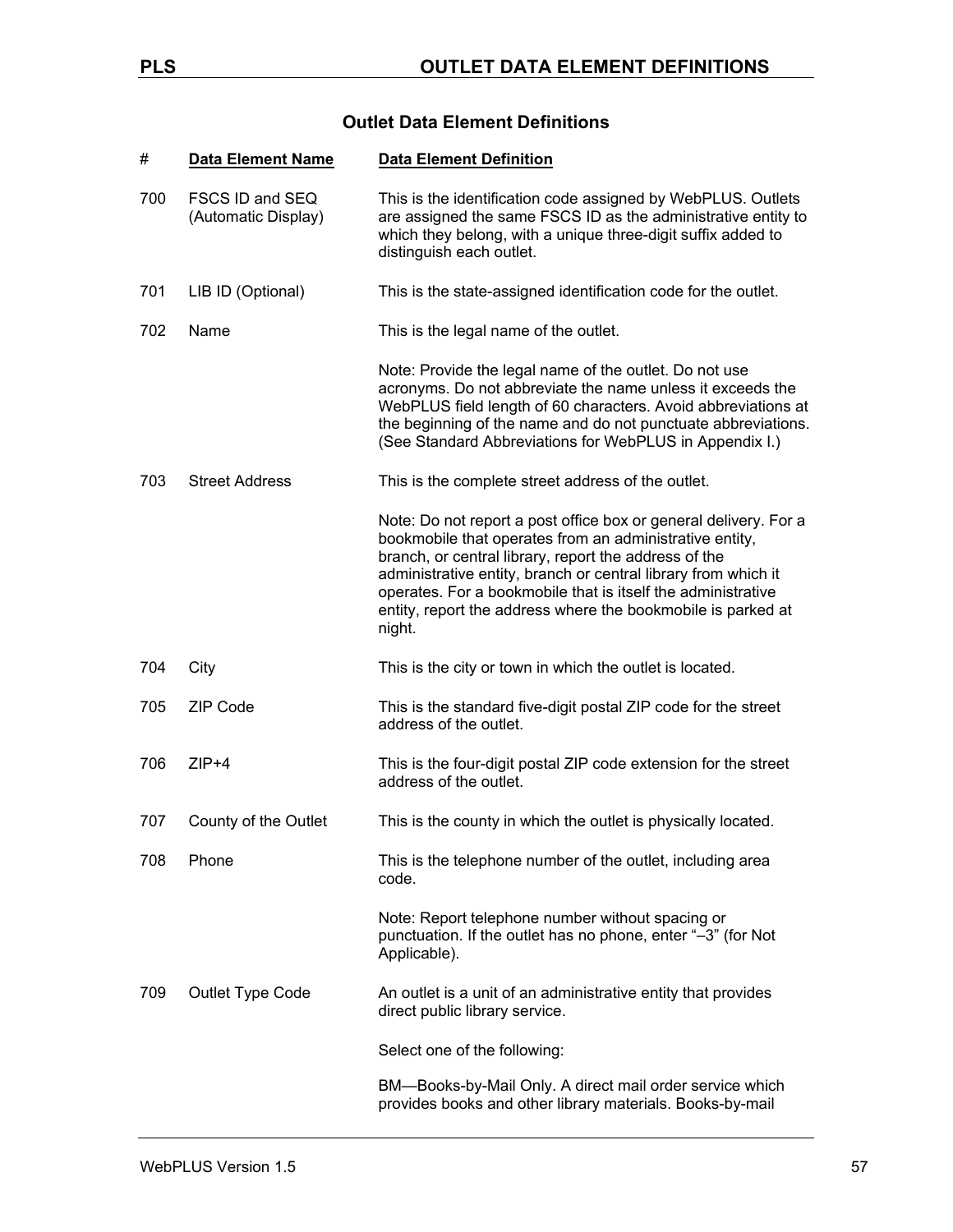typically serves rural residents, the disabled, the homebound, and others without access to another type of public library outlet. Requests for materials are usually received by mail and by telephone only. Only books-by-mail services that are housed separately from any other type of direct public service outlet (that is, central library, branches, or bookmobiles) should be coded here.

BR—Branch Library. A branch library is an auxiliary unit of an administrative entity which has at least all of the following:

- 1. Separate quarters;
- 2. An organized collection of library materials;
- 3. Paid staff; and
- 4. Regularly scheduled hours for being open to the public.

BS—Bookmobile(s). A bookmobile is a traveling branch library. It consists of at least all of the following:

- 1. A truck or van that carries an organized collection of library materials;
- 2. A paid staff; and
- 3. Regularly scheduled hours (bookmobile stops) for being open to the public.

Note: A separate outlet record may be created for each bookmobile. You may wish to create separate outlet records for individual bookmobiles if (1) they have different addresses and/or (2) they have different Metropolitan Status Codes (see outlet data element #710). Alternatively, a bookmobile outlet record may include more than one bookmobile.

CE—Central Library. This is one type of single outlet library (SO) or the library which is the operational center of a multipleoutlet library (MO or MA). Usually all processing is centralized here and the principal collections are housed here. Synonymous with main library.

Note: Each administrative entity may report either no central library or one central library. No administrative entity may report more than one central library. If you wish to identify a central library in the outlet file, identify the library with the largest collection as the central library for FSCS purposes, and report all others as branches. Where there are several coequal outlets and no principal collection, report all such outlets as branches, not central libraries.

710 Metropolitan Status Code Select one of the following. Bookmobiles should report the code which best describes their primary service area.

> Note: Contact the State Data Center for specific information about Metropolitan Areas in your state.

CC—Central City. The largest central city and, in some cases, up to two additional central cities are included in the title of the Metropolitan Area; there also are central cities that are not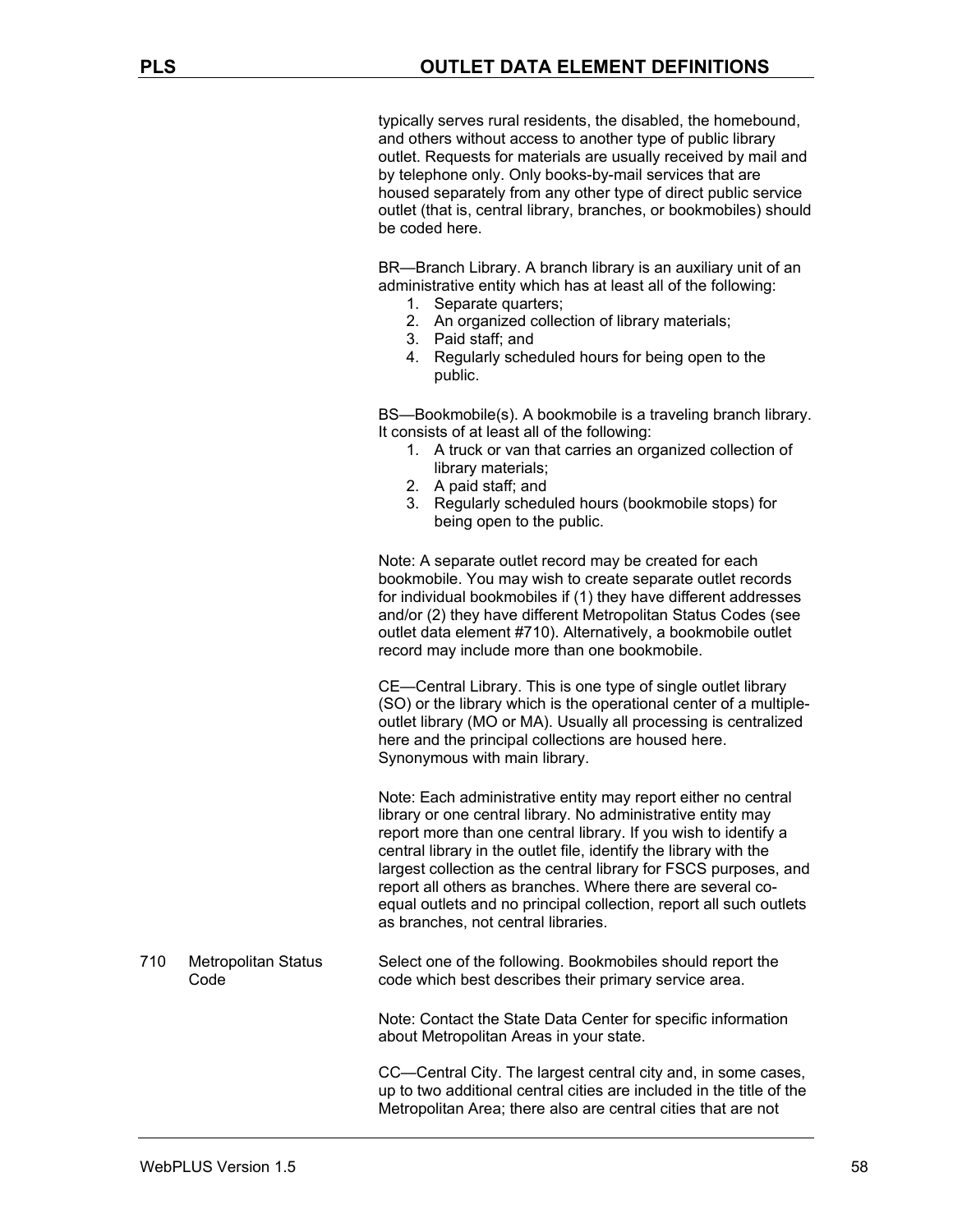included in a Metropolitan Area title. A Metropolitan Area central city does not include any part of that city that extends outside the Metropolitan Area boundary.

NC—Metropolitan Area, but Not Within Central City Limits. A large population nucleus, together with adjacent communities that have a high degree of economic and social integration with that nucleus. Some Metropolitan Areas are defined around two or more nuclei. Each Metropolitan Area must contain a place with a minimum population of 50,000 or a Census Bureau-defined urbanized area and a total Metropolitan Area population of at least 100,000 (75,000 in New England). A Metropolitan Area comprises one or more central counties. (Independent cities are considered county equivalents.) A Metropolitan Area may also include one or more outlying counties that have close economic and social relationships with the central county. An outlying county must have a specified level of commuting to the central counties and also must meet certain standards regarding metropolitan character, such as population density, urban population, and population growth. In New England, Metropolitan Areas are composed of cities and towns rather than whole counties.

NO—Not in a Metropolitan Area.

711 Square Footage of **Outlet** Provide the area, in square feet, of the public library outlet (central library or branch). Report the total area in square feet for each library outlet (central library or branch) separately. This is the area on all floors enclosed by the outer walls of the library outlet. Include all areas occupied by the library outlet, including those areas off-limits to the public. Include any areas shared with another agency or agencies if the outlet has use of that area.

712 Number of Bookmobiles in the Bookmobile Outlet The number of bookmobiles in the bookmobile outlet record.

Note: A bookmobile outlet record may include one or more bookmobiles. Complete this data element only if the outlet record is of the type BS—Bookmobile(s) (see outlet data element #709). A bookmobile is a traveling branch library. It consists of at least all of the following:

- 1. A truck or van that carries an organized collection of library materials;
- 2. A paid staff; and
- 3. Regularly scheduled hours (bookmobile stops) for being open to the public. Count vehicles in use, not the number of stops the vehicle makes.
- 713 Public Service Hours Per Year (actual hours)\* This is the number of annual public service hours for outlets (reported individually by central, branch, bookmobile and Books-by-Mail Only)

Note: Include the **actual** hours open for public service for centrals (data element #209), branches (data element #210),

Record